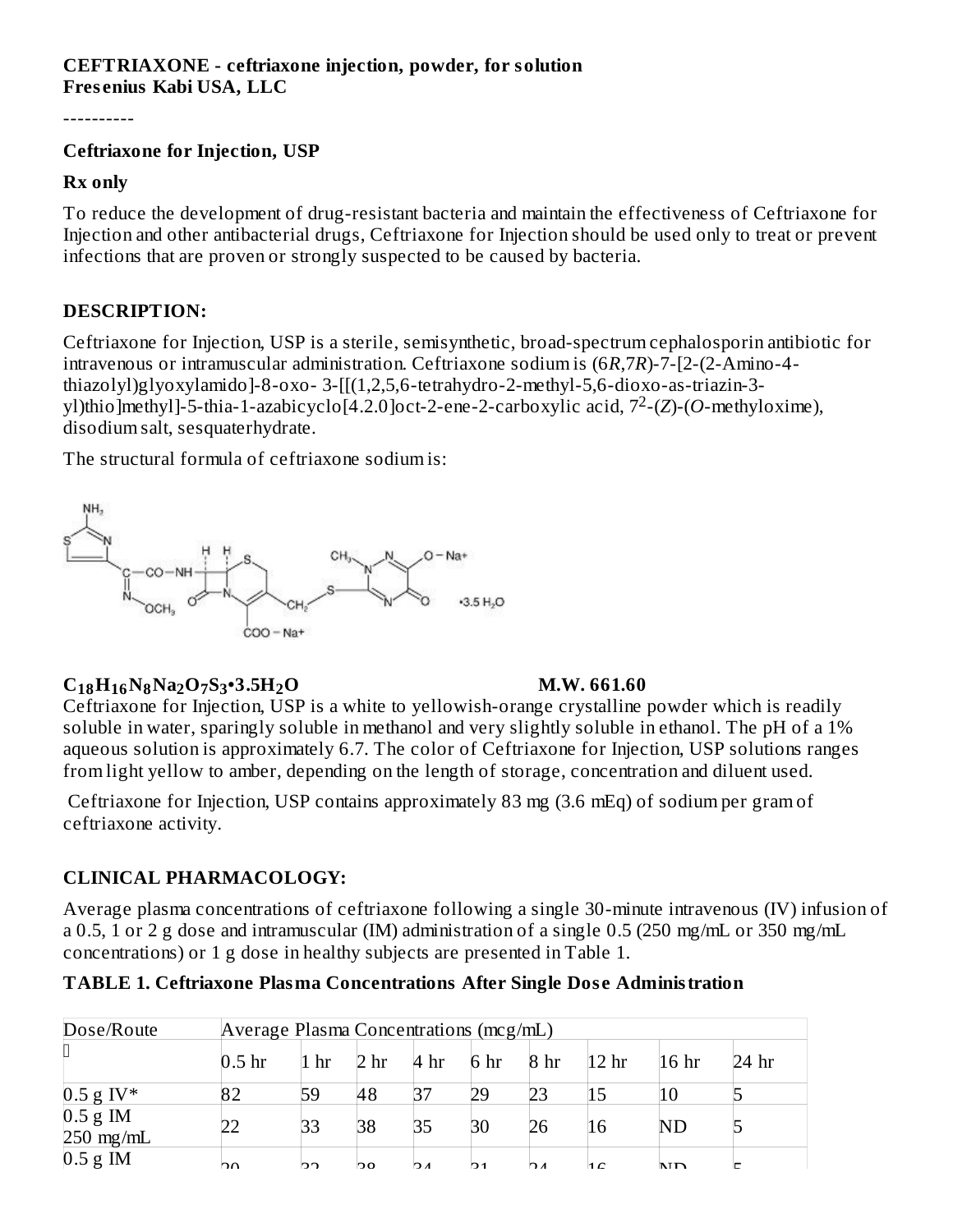| $350$ mg/mL              | ∠∪       | ∠ت         | ιsσ | 54             | IJΙ           | 24             | 10 | $\mathsf{IV} \mathsf{D}$ |           |
|--------------------------|----------|------------|-----|----------------|---------------|----------------|----|--------------------------|-----------|
| $IV^*$<br>1 <sub>g</sub> | ∽<br>⊥∪⊥ |            | 88  | 67             | $ \sim$<br>b3 | 43             | 28 | 10                       |           |
| IM<br>1 <sub>g</sub>     | -40      | 68         | 76  | 68             | 56            | 44             | 29 | NΓ                       | <b>ND</b> |
| $IV*$<br>2g              | . ب      | 1ดว<br>⊥J∠ | 154 | 1 <sub>7</sub> | 89            | $\overline{4}$ | 46 |                          | ⊥∪        |

\*IV doses were infused at a constant rate over 30 minutes.

ND = Not determined.

Ceftriaxone was completely absorbed following IM administration with mean maximum plasma concentrations occurring between 2 and 3 hours post-dose. Multiple IV or IM doses ranging from 0.5 to 2 g at 12- to 24-hour intervals resulted in 15% to 36% accumulation of ceftriaxone above single dose values.

Ceftriaxone concentrations in urine are shown in Table 2.

**TABLE 2. Urinary Concentrations of Ceftriaxone After Single Dos e Administration**

| Dose/Route       |             | Average Urinary Concentrations (mcg/mL) |               |            |                   |                   |  |  |
|------------------|-------------|-----------------------------------------|---------------|------------|-------------------|-------------------|--|--|
|                  | 0 to 2 $hr$ | 2 to 4 $\rm hr$                         | $4$ to $8$ hr | 8 to 12 hr | 12 to 24 $\rm hr$ | 24 to 48 $\rm hr$ |  |  |
| $0.5$ g IV       | 526         | 366                                     | 142           | 87         | 70                |                   |  |  |
| $0.5$ g IM       | 115         | 425                                     | 308           | 127        | 96                | 28                |  |  |
| $1 \text{ g IV}$ | 995         | 855                                     | 293           | 147        | 132               |                   |  |  |
| $1 g$ IM         | 504         | 628                                     | 418           | 237        | <b>ND</b>         | ND                |  |  |
| 2 g IV           | 2692        | 1976                                    | 757           | 274        | 198               | 40                |  |  |

#### ND = Not determined.

Thirty-three percent to 67% of a ceftriaxone dose was excreted in the urine as unchanged drug and the remainder was secreted in the bile and ultimately found in the feces as microbiologically inactive compounds. After a 1 g IV dose, average concentrations of ceftriaxone, determined from 1 to 3 hours after dosing, were 581 mcg/mL in the gallbladder bile, 788 mcg/mL in the common duct bile, 898 mcg/mL in the cystic duct bile, 78.2 mcg/g in the gallbladder wall and 62.1 mcg/mL in the concurrent plasma.

Over a 0.15 to 3 g dose range in healthy adult subjects, the values of elimination half-life ranged from 5.8 to 8.7 hours; apparent volume of distribution from 5.78 to 13.5 L; plasma clearance from 0.58 to 1.45 L/hour; and renal clearance from 0.32 to 0.73 L/hour. Ceftriaxone is reversibly bound to human plasma proteins, and the binding decreased from a value of 95% bound at plasma concentrations of < 25 mcg/mL to a value of 85% bound at 300 mcg/mL. Ceftriaxone crosses the blood placenta barrier.

The average values of maximum plasma concentration, elimination half-life, plasma clearance and volume of distribution after a 50 mg/kg IV dose and after a 75 mg/kg IV dose in pediatric patients suffering from bacterial meningitis are shown in Table 3. Ceftriaxone penetrated the inflamed meninges of infants and pediatric patients; CSF concentrations after a 50 mg/kg IV dose and after a 75 mg/kg IV dose are also shown in Table 3.

#### **TABLE 3. Average Pharmacokinetic Parameters of Ceftriaxone in Pediatric Patients With Meningitis**

|                                                       | 50 mg/kg IV 75 mg/kg IV |     |
|-------------------------------------------------------|-------------------------|-----|
| Maximum Plasma Concentrations (mcg/mL)                | 216                     | 275 |
| Elimination Half-life (hr)                            | 4.6                     | 4.3 |
| Plasma Clearance (mL/hr/kg)                           | 49                      | 60  |
| Volume of Distribution $(mL/kg)$                      | 338                     | 373 |
| $CSF$ Concentration—inflamed meninges (mcg/mL) $ 5.6$ |                         | 6.4 |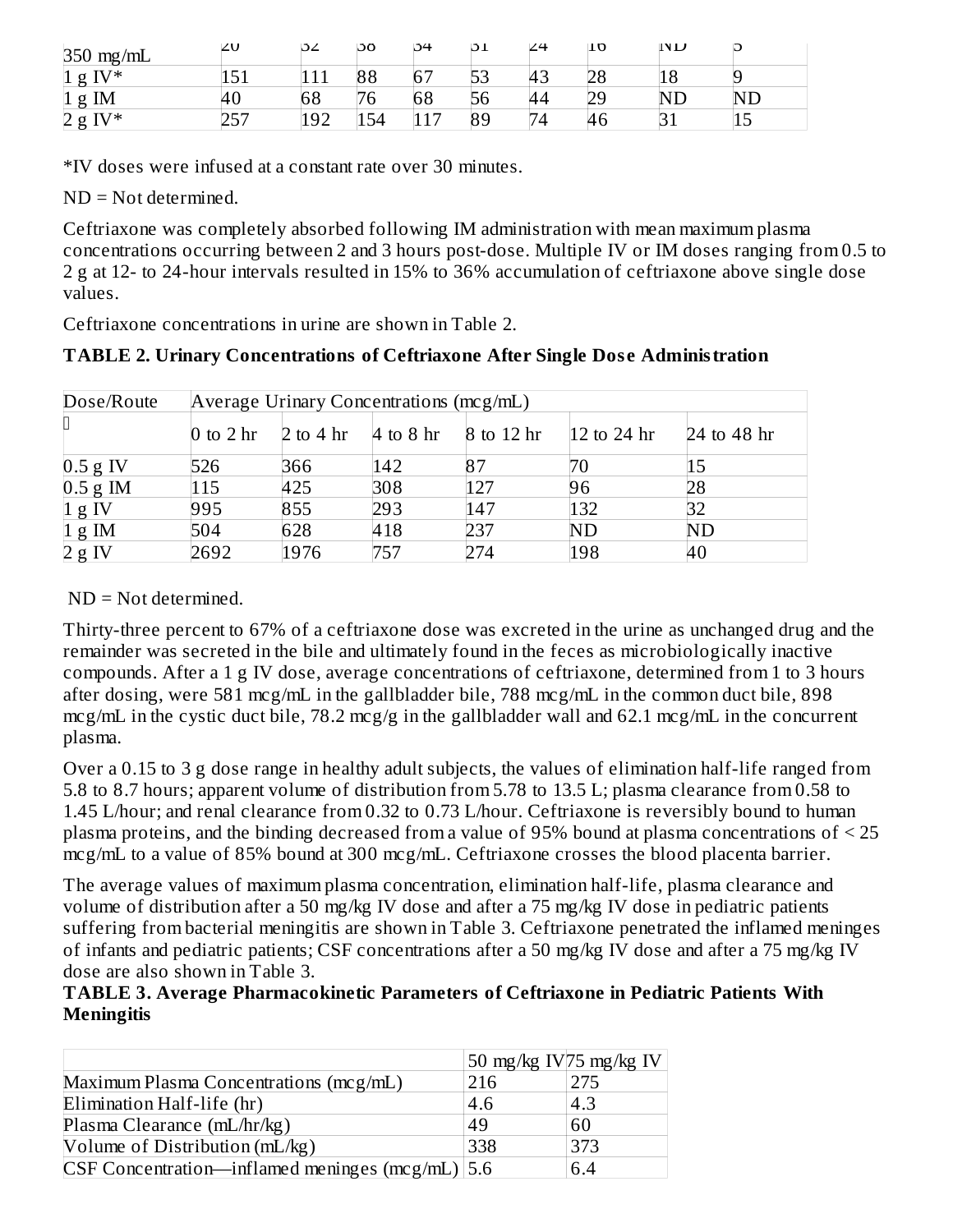| Range $(mcg/mL)$     | 1.3 to 18.5   1.3 to 44          |  |
|----------------------|----------------------------------|--|
| Time after dose (hr) | $ 3.7 (\pm 1.6)   3.3 (\pm 1.4)$ |  |

Compared to that in healthy adult subjects, the pharmacokinetics of ceftriaxone were only minimally altered in elderly subjects and in patients with renal impairment or hepatic dysfunction (Table 4); therefore, dosage adjustments are not necessary for these patients with ceftriaxone dosages up to 2 g per day. Ceftriaxone was not removed to any significant extent from the plasma by hemodialysis; in six of 26 dialysis patients, the elimination rate of ceftriaxone was markedly reduced.

| Subject Group                             | Elimination Half- | Plasma         | Volume of    |
|-------------------------------------------|-------------------|----------------|--------------|
|                                           | Life              | Clearance      | Distribution |
|                                           | (hr)              | (L/hr)         |              |
| <b>Healthy Subjects</b>                   | 5.8 to 8.7        | $0.58$ to 1.45 | 5.8 to 13.5  |
| Elderly Subjects (mean age, 70.5          |                   |                |              |
| yr)                                       | 8.9               | 0.83           | 10.7         |
| Patients With Renal Impairment            |                   |                |              |
| Hemodialysis Patients (0 to 5             |                   |                |              |
| $mL/min)*$                                | 14.7              | 0.65           | 13.7         |
| Severe (5 to 15 mL/min)                   | 15.7              | 0.56           | 12.5         |
| Moderate (16 to 30 mL/min)                | 11.4              | 0.72           | 11.8         |
| Mild $(31 \text{ to } 60 \text{ mL/min})$ | 12.4              | 0.70           | 13.3         |
| Patients With Liver Disease               | 8.8               | 1.1            | 13.6         |

**TABLE 4. Average Pharmacokinetic Parameters of Ceftriaxone in Humans**

\*Creatinine clearance.

The elimination of ceftriaxone is not altered when Ceftriaxone for Injection is co-administered with probenecid.

#### *Pharmacokinetics in the Middle Ear Fluid*

In one study, total ceftriaxone concentrations (bound and unbound) were measured in middle ear fluid obtained during the insertion of tympanostomy tubes in 42 pediatric patients with otitis media. Sampling times were from 1 to 50 hours after a single intramuscular injection of 50 mg/kg of ceftriaxone. Mean  $(±$ SD) ceftriaxone levels in the middle ear reached a peak of  $35 (\pm 12)$  mcg/mL at 24 hours, and remained at 19  $(\pm 7)$ mcg/mL at 48 hours. Based on middle ear fluid ceftriaxone concentrations in the 23 to 25 hour and the 46 to 50 hour sampling time intervals, a half-life of 25 hours was calculated. Ceftriaxone is highly bound to plasma proteins. The extent of binding to proteins in the middle ear fluid is unknown.

#### *Interaction with Calcium*

Two *in vitro* studies, one using adult plasma and the other neonatal plasma from umbilical cord blood have been carried out to assess interaction of ceftriaxone and calcium. Ceftriaxone concentrations up to 1 mM (in excess of concentrations achieved *in vivo* following administration of 2 grams ceftriaxone infused over 30 minutes) were used in combination with calcium concentrations up to 12 mM (48 mg/dL). Recovery of ceftriaxone from plasma was reduced with calcium concentrations of 6 mM (24 mg/dL) or higher in adult plasma or 4 mM (16 mg/dL) or higher in neonatal plasma. This may be reflective of ceftriaxone-calcium precipitation.

# *Microbiology*

#### *Mechanism of Action*

Ceftriaxone is a bactericidal agent that acts by inhibition of bacterial cell wall synthesis. Ceftriaxone has activity in the presence of some beta-lactamases, both penicillinases and cephalosporinases, of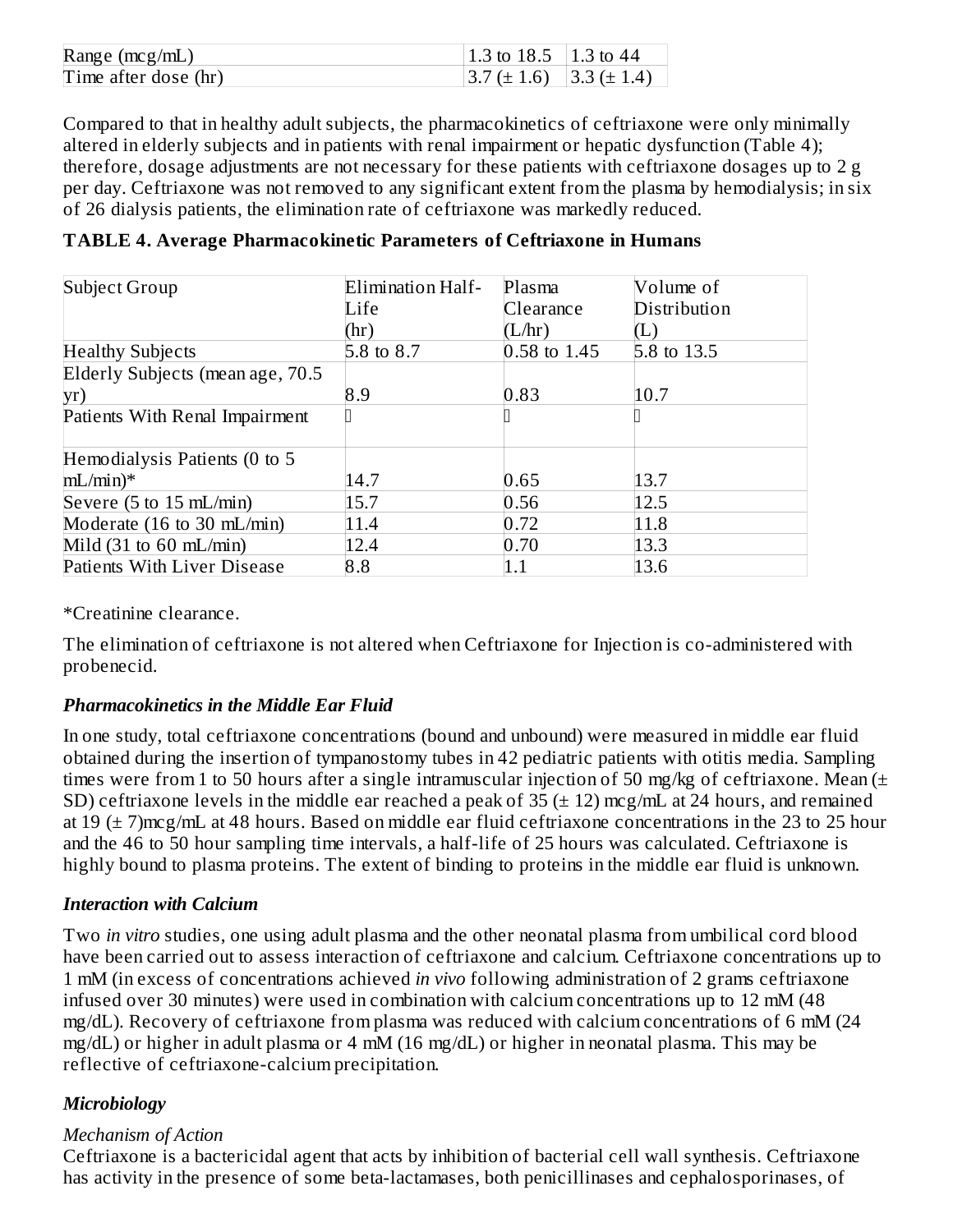Gram-negative and Gram-positive bacteria.

#### *Mechanism of Resistance*

Resistance to ceftriaxone is primarily through hydrolysis by beta-lactamase, alteration of penicillinbinding proteins (PBPs), and decreased permeability.

#### **Interaction with Other Antimicrobials**

In an *in vitro* study antagonistic effects have been observed with the combination of chloramphenicol and ceftriaxone.

*Antibacterial Activity*

Ceftriaxone has been shown to be active against most isolates of the following bacteria, both *in vitro* and in clinical infections as described in the **INDICATIONS AND USAGE** section:

### **Gram-negative bacteria**

*Acinetobacter calcoaceticus*

*Enterobacter aerogenes*

*Enterobacter cloacae*

*Escherichia coli*

*Haemophilus influenzae*

*Haemophilus parainfluenzae*

*Klebsiella oxytoca*

*Klebsiella pneumoniae*

*Moraxella catarrhalis*

*Morganella morganii*

*Neisseria gonorrhoeae*

*Neisseria meningitidis*

*Proteus mirabilis*

*Proteus vulgaris*

*Pseudomonas aeruginosa*

*Serratia marcescens*

#### **Gram-positive bacteria**

*Staphylococcus aureus*

*Staphylococcus epidermidis*

*Streptococcus pneumoniae*

*Streptococcus pyogenes*

*Viridans group streptococci*

**Anaerobic bacteria**

*Bacteroides fragilis*

*Clostridium species*

*Peptostreptococcus species*

The following *in vitro* data are available, **but their clinical significance is unknown**. At least 90 percent of the following microorganisms exhibit an *in vitro* minimum inhibitory concentration (MIC) less than or equal to the susceptible breakpoint for ceftriaxone. However, the efficacy of ceftriaxone in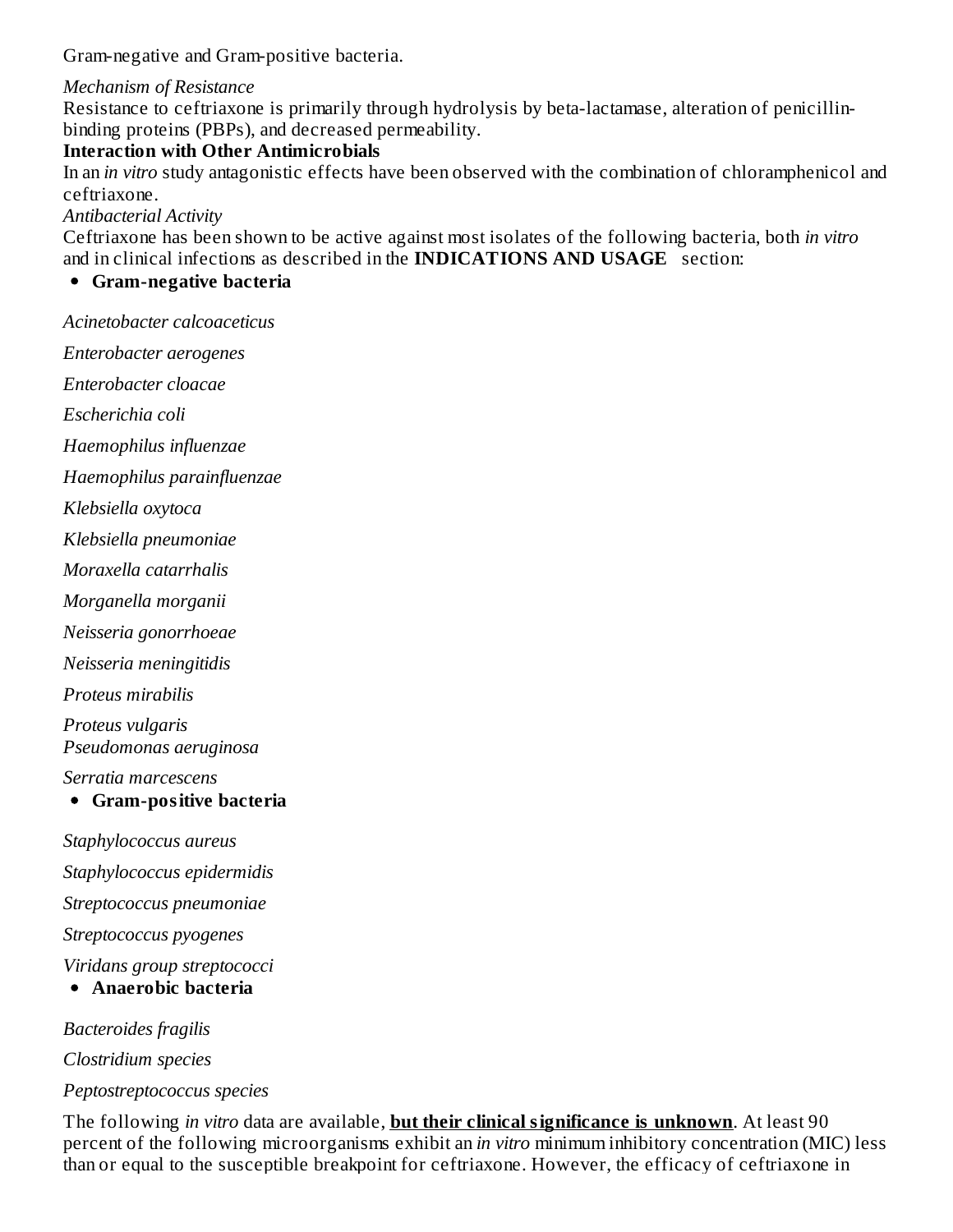treating clinical infections due to these microorganisms **has not been** established in adequate and wellcontrolled clinical trials.

#### **Gram-negative bacteria**

*Citrobacter diversus Citrobacter freundii Providencia* species (including *Providencia rettgeri) Salmonella* species (including *Salmonella typhi) Shigella* species **•Gram-positive bacteria** *Streptococcus agalactiae* **•Anaerobic bacteria** *Porphyromonas (Bacteroides) melaninogenicus*

*Prevotella (Bacteroides) bivius*

#### **Sus ceptibility Testing**

For specific information regarding susceptibility test interpretive criteria and associated test methods and quality control standards recognized by FDA for this drug, please see: https://www.fda.gov/STIC.

#### **INDICATIONS AND USAGE:**

Before instituting treatment with Ceftriaxone for Injection, USP, appropriate specimens should be obtained for isolation of the causative organism and for determination of its susceptibility to the drug. Therapy may be instituted prior to obtaining results of susceptibility testing.

To reduce the development of drug-resistant bacteria and maintain the effectiveness of Ceftriaxone for Injection, USP and other antibacterial drugs, Ceftriaxone for Injection, USP should be used only to treat or prevent infections that are proven or strongly suspected to be caused by susceptible bacteria. When culture and susceptibility information are available, they should be considered in selecting or modifying antibacterial therapy. In the absence of such data, local epidemiology and susceptibility patterns may contribute to the empiric selection of therapy.

Ceftriaxone for Injection, USP is indicated for the treatment of the following infections when caused by susceptible organisms:

*Lower Respiratory Tract Infections* caused by *Streptococcus pneumoniae, Staphylococcus aureus, Haemophilus influenzae, Haemophilus parainfluenzae, Klebsiella pneumoniae, Escherichia coli, Enterobacter aerogenes, Proteus mirabilis* or *Serratia marcescens*.

*Acute Bacterial otitis Media* caused by *Streptococcus pneumoniae, Haemophilus influenzae* (including beta-lactamase producing strains) or *Moraxella catarrhalis* (including beta-lactamase producing strains). NOTE: In one study lower clinical cure rates were observed with a single dose of Ceftriaxone for Injection, USP compared to 10 days of oral therapy.

In a second study comparable cure rates were observed between single dose Ceftriaxone for Injection, USP and the comparator. The potentially lower clinical cure rate of Ceftriaxone for Injection, USP should be balanced against the potential advantages of parenteral therapy (see **CLINICAL STUDIES**). *Skin and Skin Structure Infections* caused by *Staphylococcus aureus, Staphylococcus epidermidis, Streptococcus pyogenes,* Viridans group streptococci, *Escherichia coli, Enterobacter cloacae, Klebsiella oxytoca, Klebsiella pneumoniae, Proteus mirabilis, Morganella morganii,\* Pseudomonas aeruginosa, Serratia marcescens, Acinetobacter calcoaceticus, Bacteroides fragilis\** or *Peptostreptococcus* species. *Urinary Tract Infections (complicated and uncomplicated)* caused by *Escherichia coli, Proteus mirabilis,*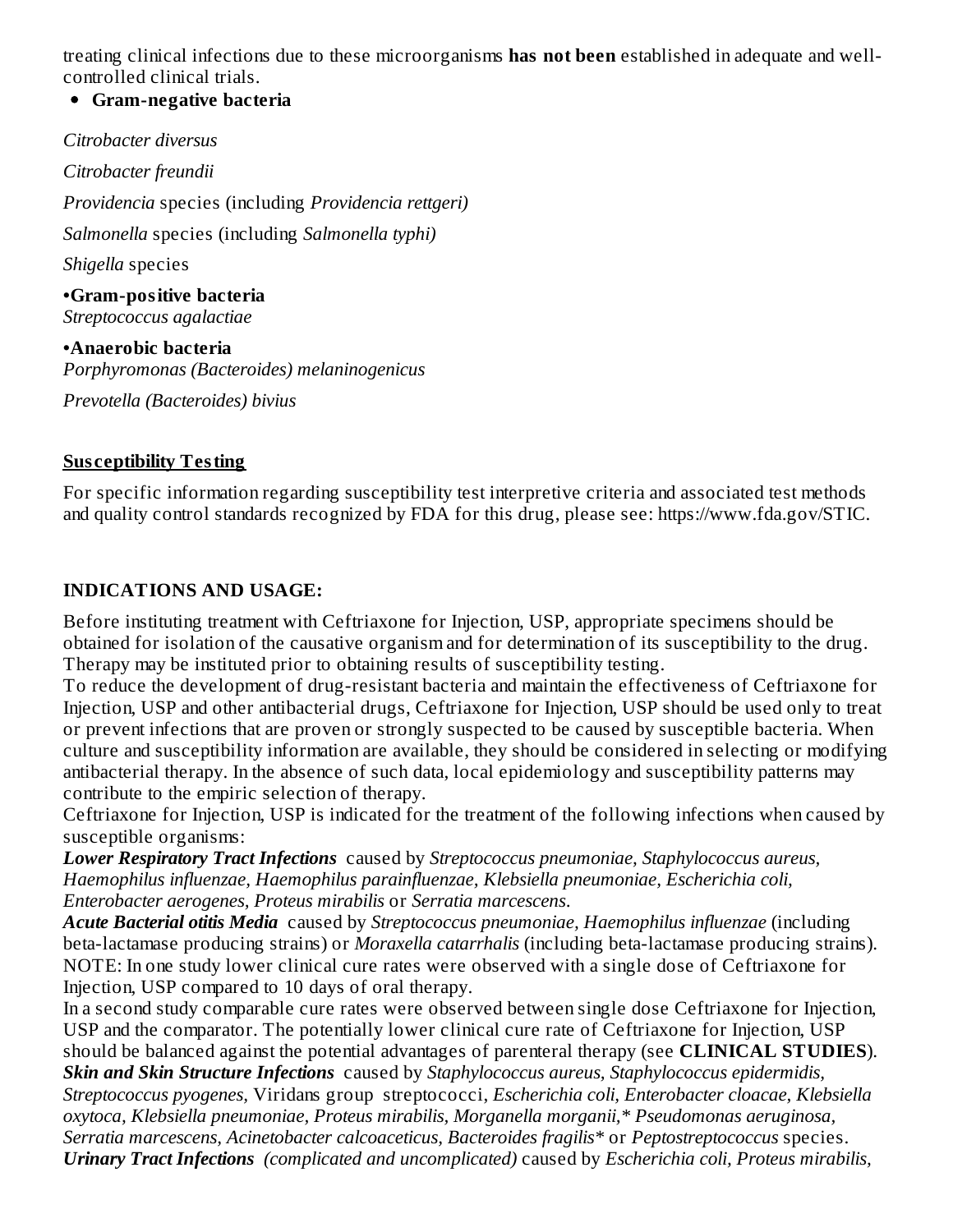*Proteus vulgaris, Morganella morganii* or *Klebsiella pneumoniae.*

*Uncomplicated Gonorrhea (cervical/urethral and rectal)* caused by *Neisseria gonorrhoeae,* including both penicillinase- and nonpenicillinase-producing strains, and pharyngeal gonorrhea caused by nonpenicillinase-producing strains of *Neisseria gonorrhoeae.*

*Pelvic Inflammatory Disease* caused by *Neisseria gonorrhoeae.* Ceftriaxone for Injection, USP like other cephalosporins, has no activity against *Chlamydia trachomatis.* Therefore, when cephalosporins are used in the treatment of patients with pelvic inflammatory disease and *Chlamydia trachomatis* is one of the suspected pathogens, appropriate antichlamydial coverage should be added.

*Bacterial Septicemia* caused by *Staphylococcus aureus, Streptococcus pneumoniae, Escherichia coli, Haemophilus influenzae* or *Klebsiella pneumoniae.*

*Bone and Joint Infections* caused by *Staphylococcus aureus, Streptococcus pneumoniae, Escherichia coli, Proteus mirabilis, Klebsiella pneumoniae* or *Enterobacter* species.

*Intra-Abdominal infections* caused by *Escherichia coli, Klebsiella pneumoniae, Bacteroides fragilis, Clostridium* species (Note: most strains of *Clostridium difficile* are resistant) or *Peptostreptococcus* species.

*Meningitis* caused by *Haemophilus influenzae, Neisseria meningitidis* or *Streptococcus pneumoniae*. Ceftriaxone for Injection, USP has also been used successfully in a limited number of cases of meningitis and shunt infection caused by *Staphylococcus epidermidis\** and *Escherichia coli\*.* \*Efficacy for this organism in this organ system was studied in fewer than ten infections.

*Surgical Prophilaxis:* The preoperative administration of a single 1 g dose of Ceftriaxone for Injection, USP may reduce the incidence of postoperative infections in patients undergoing surgical procedures classified as contaminated or potentially contaminated (e.g., vaginal or abdominal hysterectomy or cholecystectomy for chronic calculous cholecystitis in high-risk patients, such as those over 70 years of age, with acute cholecystitis not requiring therapeutic antimicrobials, obstructive jaundice or common duct bile stones) and in surgical patients for whom infection at the operative site would present serious risk (e.g., during coronary artery bypass surgery). Although Ceftriaxone for Injection, USP has been shown to have been as effective as cefazolin in the prevention of infection following coronary artery bypass surgery, no placebo-controlled trials have been conducted to evaluate any cephalosporin antibiotic in the prevention of infection following coronary artery bypass surgery.

When administered prior to surgical procedures for which it is indicated, a single 1 g dose of Ceftriaxone for Injection, USP provides protection from most infections due to susceptible organisms throughout the course of the procedure.

# **CONTRAINDICATIONS:**

#### *Hypersensitivity*

Ceftriaxone for Injection is contraindicated in patients with known hypersensitivity to ceftriaxone, any of its excipients or to any other cephalosporin. Patients with previous hypersensitivity reactions to penicillin and other beta lactam antibacterial agents may be at greater risk of hypersensitivity to ceftriaxone (see *WARNINGS, Hypersensitivity*).

# *Neonates*

Premature neonates: Ceftriaxone for Injection is contraindicated in premature neonates up to a postmenstrual age of 41 weeks (gestational age + chronological age).

Hyperbilirubinemic neonates: Hyperbilirubinemic neonates should not be treated with Ceftriaxone for Injection. Ceftriaxone can displace bilirubin from its binding to serum albumin, leading to a risk of bilirubin encephalopathy in these patients.

# *Neonates Requiring Calcium Containing IV Solutions*

Ceftriaxone for Injection is contraindicated in neonates  $(\leq 28 \text{ days})$  if they require (or are expected to require) treatment with calcium-containing IV solutions, including continuous calcium-containing infusions such as parenteral nutrition because of the risk of precipitation of ceftriaxone-calcium (see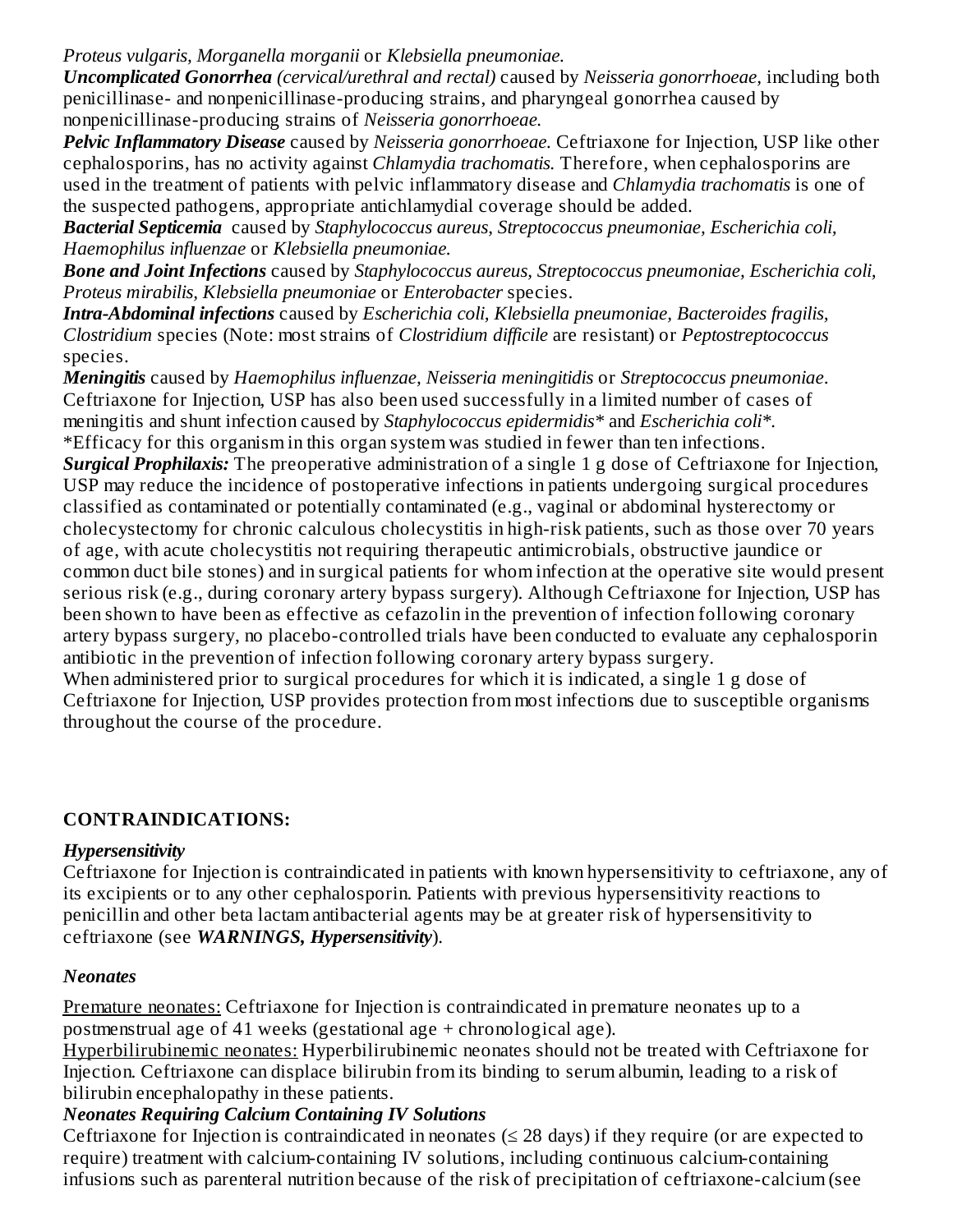#### infusions such as parenteral nutrition because of the risk of precipitation of ceftriaxone-calcium (see **CLINICAL PHARMACOLOGY, WARNINGS** and **DOSAGE AND ADMINISTRATION**).

Cases of fatal outcomes in which a crystalline material was observed in the lungs and kidneys at autopsy have been reported in neonates receiving Ceftriaxone for Injection and calcium-containing fluids. In some of these cases, the same intravenous infusion line was used for both Ceftriaxone for Injection and calcium-containing fluids and in some a precipitate was observed in the intravenous infusion line. There have been no similar reports in patients other than neonates.

#### *Lidocaine*

Intravenous administration of ceftriaxone solutions containing lidocaine is contraindicated. When lidocaine solution is used as a solvent with ceftriaxone for intramuscular injection, exclude all contraindications to lidocaine. Refer to the prescribing information of lidocaine.

### **WARNINGS:**

#### *Hypersensitivity Reactions*

Before therapy with ceftriaxone is instituted, careful inquiry should be made to determine whether the patient has had previous hypersensitivity reactions to cephalosporins, penicillins and other beta-lactam agents or other drugs. This product should be given cautiously to penicillin and other beta-lactam agent-sensitive patients. Antibacterial drugs should be administered with caution to any patient who has demonstrated some form of allergy, particularly to drugs. Serious acute hypersensitivity reactions may require the use of subcutaneous epinephrine and other emergency measures.

As with all beta-lactam antibacterial agents, serious and occasionally fatal hypersensitivity reactions (i.e., anaphylaxis) have been reported. In case of severe hypersensitivity reactions, treatment with ceftriaxone must be discontinued immediately and adequate emergency measures must be initiated.

# *Interaction with Calcium-Containing Products*

Do not use diluents containing calcium, such as Ringer's solution or Hartmann's solution, to reconstitute Ceftriaxone for Injection vials or to further dilute a reconstituted vial for IV administration because a precipitate can form. Precipitation of ceftriaxone-calcium can also occur when Ceftriaxone for Injection is mixed with calcium-containing solutions in the same IV administration line. Ceftriaxone for Injection must not be administered simultaneously with calcium-containing IV solutions, including continuous calcium-containing infusions such as parenteral nutrition via a Y-site. However, in patients other than neonates, Ceftriaxone for Injection and calcium-containing solutions may be administered sequentially of one another if the infusion lines are thoroughly flushed between infusions with a compatible fluid. *In vitro* studies using adult and neonatal plasma from umbilical cord blood demonstrated that neonates have an increased risk of precipitation of ceftriaxone-calcium (see CLINICAL PHARMACOLOGY, CONTRAINDICATIONS and DOSAGE AND ADMINISTRATION).

# *Clostridium difficile-***Associated Diarrhea**

*Clostridium difficile* associated diarrhea (CDAD) has been reported with use of nearly all antibacterial agents, including Ceftriaxone for Injection, and may range in severity from mild diarrhea to fatal colitis. Treatment with antibacterial agents alters the normal flora of the colon leading to overgrowth of *C. difficile.*

*C. difficile* produces toxins A and B which contribute to the development of CDAD. Hypertoxin producing strains of *C. difficile* cause increased morbidity and mortality, as these infections can be refractory to antimicrobial therapy and may require colectomy. CDAD must be considered in all patients who present with diarrhea following antibiotic use. Careful medical history is necessary since CDAD has been reported to occur over two months after the administration of antibacterial agents. If CDAD is suspected or confirmed, ongoing antibiotic use not directed against *C. difficile* may need to be discontinued. Appropriate fluid and electrolyte management, protein supplementation, antibiotic treatment of *C. difficile*, and surgical evaluation should be instituted as clinically indicated.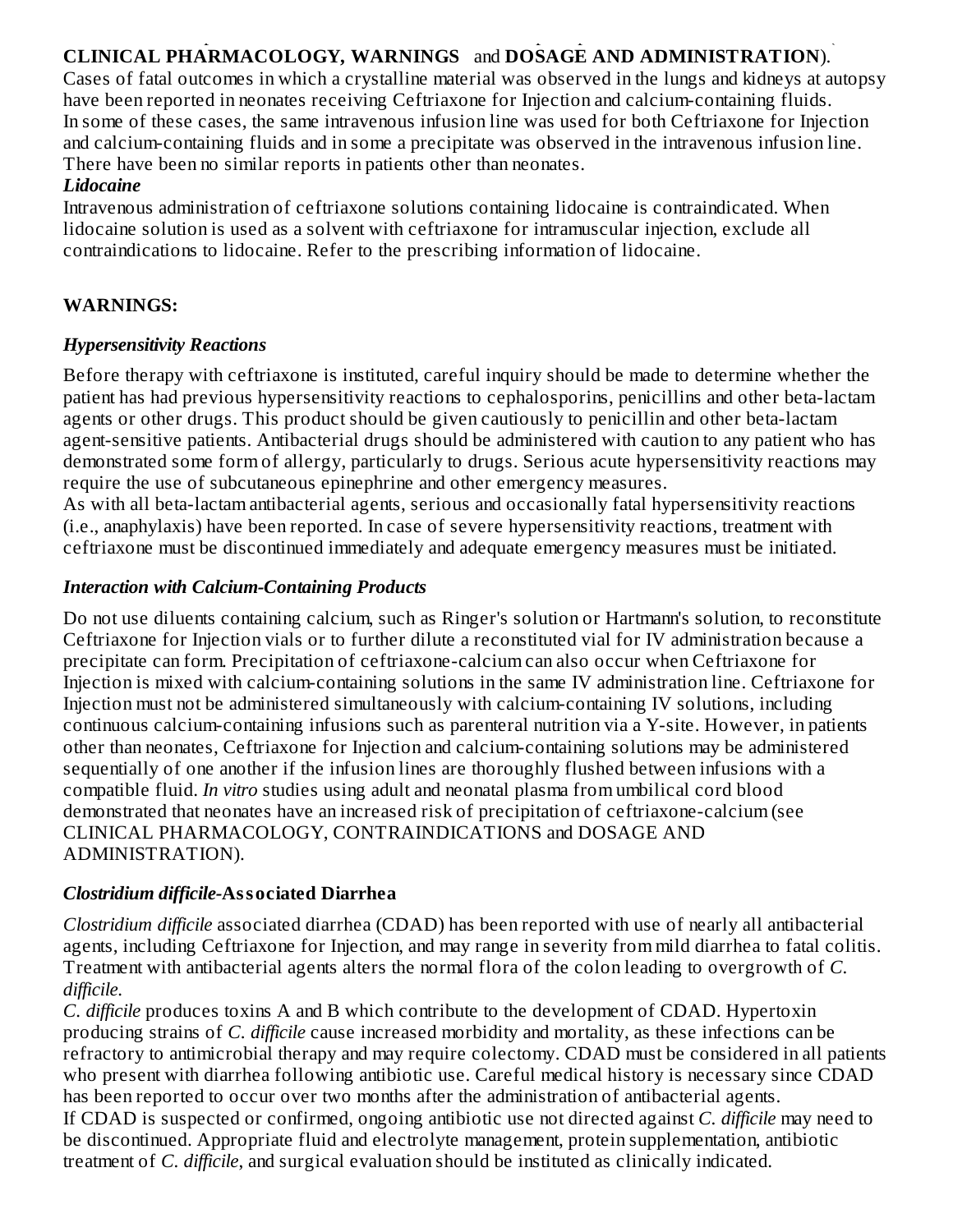# *Hemolytic Anemia*

An immune mediated hemolytic anemia has been observed in patients receiving cephalosporin class antibacterials including Ceftriaxone for Injection. Severe cases of hemolytic anemia, including fatalities, have been reported during treatment in both adults and children. If a patient develops anemia while on ceftriaxone, the diagnosis of a cephalosporin associated anemia should be considered and ceftriaxone stopped until the etiology is determined.

# **PRECAUTIONS:**

# *Development of Drug-resistant Bacteria*

Prescribing Ceftriaxone for Injection in the absence of a proven or strongly suspected bacterial infection or a prophylactic indication is unlikely to provide benefit to the patient and increases the risk of the development of drug-resistant bacteria. Prolonged use of Ceftriaxone for Injection may result in overgrowth of nonsusceptible organisms. Careful observation of the patient is essential. If superinfection occurs during therapy, appropriate measures should be taken.

# *Patients with Renal or Hepatic Impairment*

Ceftriaxone is excreted via both biliary and renal excretion (see **CLINICAL PHARMACOLOGY**). Therefore, patients with renal failure normally require no adjustment in dosage when usual doses of Ceftriaxone for Injection are administered.

Dosage adjustments should not be necessary in patients with hepatic dysfunction; however, in patients with both hepatic dysfunction and significant renal disease, caution should be exercised and the Ceftriaxone for Injection dosage should not exceed 2 g daily.

Ceftriaxone is not removed by peritoneal- or hemodialysis. In patients undergoing dialysis no additional supplementary dosing is required following the dialysis. In patients with both severe renal and hepatic dysfunction, close clinical monitoring for safety and efficacy is advised.

# *Effect on Prothrombin Time*

Alterations in prothrombin times have occurred in patients treated with Ceftriaxone for Injection. Monitor prothrombin time during Ceftriaxone for Injection treatment in patients with impaired vitamin K synthesis or low vitamin K stores (e.g., chronic hepatic disease and malnutrition). Vitamin K administration (10 mg weekly) may be necessary if the prothrombin time is prolonged before or during therapy.

Concomitant use of ceftriaxone with Vitamin K antagonists may increase the risk of bleeding. Coagulation parameters should be monitored frequently, and the dose of the anticoagulant adjusted accordingly, both during and after treatment with ceftriaxone (see **ADVERSE REACTIONS**). *Gallbladder Pseudolithiasis*

Ceftriaxone-calcium precipitates in the gallbladder have been observed in patients receiving Ceftriaxone for Injection. These precipitates appear on sonography as an echo without acoustical shadowing suggesting sludge or as an echo with acoustical shadowing which may be misinterpreted as gallstones. The probability of such precipitates appears to be greatest in pediatric patients. Patients may be asymptomatic or may develop symptoms of gallbladder disease. The condition appears to be reversible upon discontinuation of ceftriaxone sodium and institution of conservative management. Discontinue ceftriaxone sodium in patients who develop signs and symptoms suggestive of gallbladder disease and/or the sonographic findings described above.

# *Urolithiasis and Post-Renal Acute Renal Failure*

Ceftriaxone-calcium precipitates in the urinary tract have been observed in patients receiving Ceftriaxone for Injection and may be detected as sonographic abnormalities. The probability of such precipitates appears to be greatest in pediatric patients. Patients may be asymptomatic or may develop symptoms of urolithiasis, and ureteral obstruction and post-renal acute renal failure. The condition appears to be reversible upon discontinuation of ceftriaxone sodium and institution of appropriate management. Ensure adequate hydration in patients receiving Ceftriaxone for Injection. Discontinue Ceftriaxone for Injection in patients who develop signs and symptoms suggestive of urolithiasis,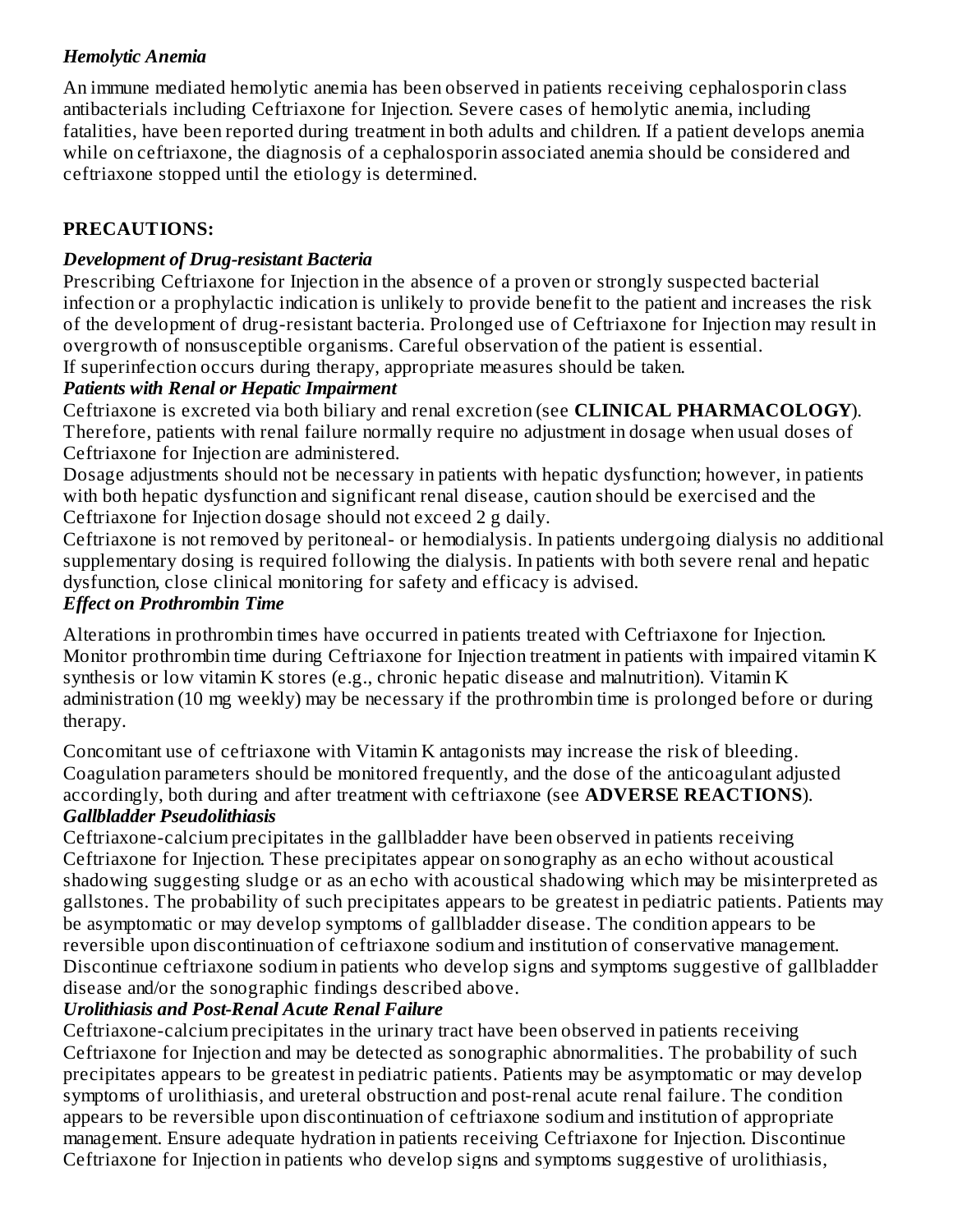oliguria or renal failure and/or the sonographic findings described above.

# *Pancreatitis*

Cases of pancreatitis, possibly secondary to biliary obstruction, have been reported rarely in patients treated with Ceftriaxone for Injection. Most patients presented with risk factors for biliary stasis and biliary sludge (preceding major therapy, severe illness, total parenteral nutrition). A cofactor role of Ceftriaxone for Injection-related biliary precipitation cannot be ruled out.

# *Information for Patients*

- Patients should be counseled that antibacterial drugs including Ceftriaxone for Injection should only be used to treat bacterial infections. They do not treat viral infections (e.g., common cold).
- When Ceftriaxone for Injection is prescribed to treat a bacterial infection, patients should be told that although it is common to feel better early in the course of therapy, the medication should be taken exactly as directed. Skipping doses or not completing the full course of therapy may (1) decrease the effectiveness of the immediate treatment and (2) increase the likelihood that bacteria will develop resistance and will not be treatable by Ceftriaxone for Injection or other antibacterial drugs in the future.
- Diarrhea is a common problem caused by antibiotics which usually ends when the antibiotic is discontinued. Sometimes after starting treatment with antibiotics, patients can develop watery and bloody stools (with or without stomach cramps and fever) even as late as two or more months after having taken the last dose of the antibiotic. If this occurs, patients should contact their physician as soon as possible.

# *Carcinogenesis, Mutagenesis, Impairment of Fertility*

# **Carcinogenesis**

Considering the maximum duration of treatment and the class of the compound, carcinogenicity studies with ceftriaxone in animals have not been performed. The maximum duration of animal toxicity studies was 6 months.

#### **Mutagenesis**

Genetic toxicology tests included the Ames test, a micronucleus test and a test for chromosomal aberrations in human lymphocytes cultured *in vitro* with ceftriaxone. Ceftriaxone showed no potential for mutagenic activity in these studies.

# **Impairment of Fertility**

Ceftriaxone produced no impairment of fertility when given intravenously to rats at daily doses up to 586 mg/kg/day, approximately 20 times the recommended clinical dose of 2 g/day.

# *Pregnancy*

# **Teratogenic Effects: Pregnancy Category B.**

Reproductive studies have been performed in mice and rats at doses up to 20 times the usual human dose and have no evidence of embryotoxicity, fetotoxicity or teratogenicity. In primates, no embryotoxicity or teratogenicity was demonstrated at a dose approximately 3 times the human dose.

There are, however, no adequate and well-controlled studies in pregnant women. Because animal reproductive studies are not always predictive of human response, this drug should be used during pregnancy only if clearly needed.

# **Nonteratogenic Effects**

In rats, in the Segment I (fertility and general reproduction) and Segment III (perinatal and postnatal) studies with intravenously administered ceftriaxone, no adverse effects were noted on various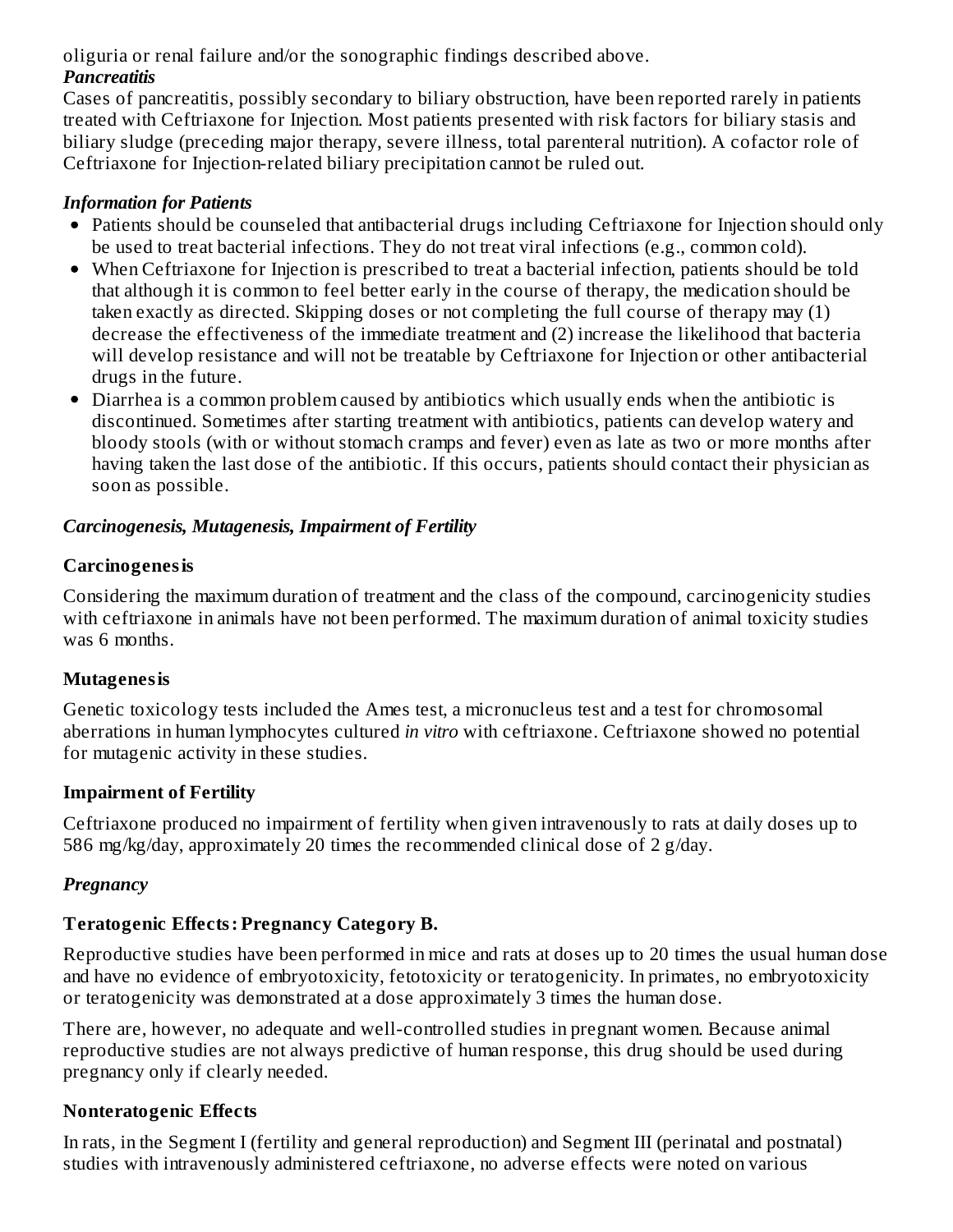reproductive parameters during gestation and lactation, including postnatal growth, functional behavior and reproductive ability of the offspring, at doses of 586 mg/kg/day or less.

# *Nursing Mothers*

Low concentrations of ceftriaxone are excreted in human milk. Caution should be exercised when Ceftriaxone for Injection is administered to a nursing woman.

# *Pediatric Use*

Safety and effectiveness of Ceftriaxone for Injection in neonates, infants and pediatric patients have been established for the dosages described in the **DOSAGE AND ADMINISTRATION** section. *In vitro* studies have shown that ceftriaxone, like some other cephalosporins, can displace bilirubin from serum albumin. Ceftriaxone for Injection should not be administered to hyperbilirubinemic neonates, especially prematures. (see **CONTRAINDICATIONS**).

# *Geriatric Use*

Of the total number of subjects in clinical studies of Ceftriaxone for Injection, 32% were 60 and over. No overall differences in safety or effectiveness were observed between these subjects and younger subjects, and other reported clinical experience has not identified differences in responses between the elderly and younger patients, but greater sensitivity of some older individuals cannot be ruled out. The pharmacokinetics of ceftriaxone were only minimally altered in geriatric patients compared to healthy adult subjects and dosage adjustments are not necessary for geriatric patients with ceftriaxone dosages up to 2 grams per day provided there is no severe renal and hepatic impairment. (see **CLINICAL PHARMACOLOGY**).

# *Influence on Diagnostic Tests*

In patients treated with Ceftriaxone for Injection the Coombs' test may become positive. Ceftriaxone for Injection, like other antibacterial drugs, may result in positive test results for galactosemia. Nonenzymatic methods for the glucose determination in urine may give false-positive results. For this reason, urine-glucose determination during therapy with Ceftriaxone for Injection should be done enzymatically.

The presence of ceftriaxone may falsely lower estimated blood glucose values obtained with some blood glucose monitoring systems. Please refer to instructions for use for each system. Alternative testing methods should be used if necessary.

# **ADVERSE REACTIONS:**

Ceftriaxone for Injection is generally well tolerated. In clinical trials, the following adverse reactions, which were considered to be related to Ceftriaxone for Injection therapy or of uncertain etiology, were observed:

*Local Reactions* — pain, induration and tenderness was 1% overall. Phlebitis was reported in < 1% after IV administration. The incidence of warmth, tightness or induration was 17% (3/17) after IM administration of 350 mg/mL and 5% (1/20) after IM administration of 250 mg/mL.

*General Disorders and Administration Site Conditions* —injection site pain (0.6%).

*Hypersensitivity* — rash  $(1.7\%)$ . Less frequently reported  $($  < 1%) were pruritus, fever or chills. *Infections and Infestations* —genital fungal infection (0.1%).

*Hematologic* — eosinophilia (6%), thrombocytosis (5.1%) and leukopenia (2.1%). Less frequently reported(< 1%) were anemia, hemolytic anemia, neutropenia, lymphopenia, thrombocytopenia and prolongation of the prothrombin time.

*Blood and Lymphatic Disorders* —granulocytopenia (0.9%), coagulopathy (0.4%).

*Gastrointestinal* — diarrhea/loose stools (2.7%). Less frequently reported (< 1%) were nausea or vomiting, and dysgeusia. The onset of pseudomembranous colitis symptoms may occur during or after antibacterial treatment(see **WARNINGS**).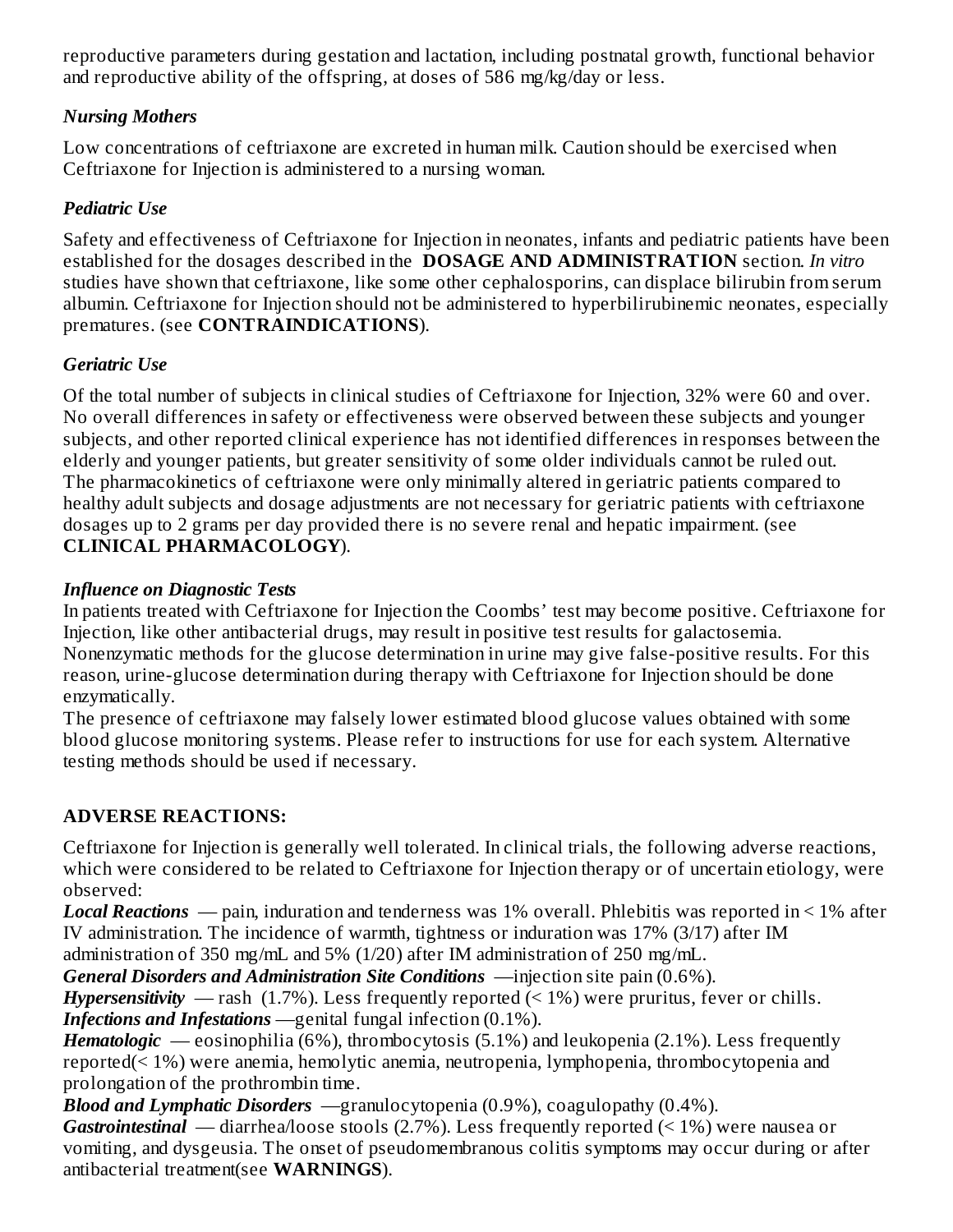*Hepatic* — elevations of aspartate aminotransferase (AST) (3.1%) or alanine aminotransferase (ALT)  $(3.3\%)$ . Less frequently reported  $(1\%)$  were elevations of alkaline phosphatase and bilirubin. *Renal* — elevations of the BUN (1.2%). Less frequently reported (< 1%) were elevations of creatinine and the presence of casts in the urine.

*Central Nervous System* — headache or dizziness were reported occasionally (< 1%).

*Genitourinary* — moniliasis or vaginitis were reported occasionally  $($  < 1%).

*Miscellaneous* — diaphoresis and flushing were reported occasionally (< 1%).

*Investigations* —blood creatinine increased (0.6%).

Other rarely observed adverse reactions (< 0.1%) include abdominal pain, agranulocytosis, allergic pneumonitis, anaphylaxis, basophilia, biliary lithiasis, bronchospasm, colitis, dyspepsia, epistaxis, flatulence, gallbladder sludge, glycosuria, hematuria, jaundice, leukocytosis, lymphocytosis, monocytosis, nephrolithiasis, palpitations, a decrease in the prothrombin time, renal precipitations, seizures, and serum sickness.

# *Postmarketing Experience*

In addition to the adverse reactions reported during clinical trials, the following adverse experiences have been reported during clinical practice in patients treated with Ceftriaxone for Injection. Data are generally insufficient to allow an estimate of incidence or to establish causation.

A small number of cases of fatal outcomes in which a crystalline material was observed in the lungs and kidneys at autopsy have been reported in neonates receiving Ceftriaxone for Injection and calciumcontaining fluids. In some of these cases, the same intravenous infusion line was used for both Ceftriaxone for Injection and calcium-containing fluids and in some a precipitate was observed in the intravenous infusion line. At least one fatality has been reported in a neonate in whom Ceftriaxone for Injection and calcium-containing fluids were administered at different time points via different intravenous lines; no crystalline material was observed at autopsy in this neonate. There have been no similar reports in patients other than neonates.

Gas trointes tinal — pancreatitis, stomatitis and glossitis.

**Genitourinary** — oliguria, ureteric obstruction, post-renal acute renal failure.

**Dermatologic** — exanthema, allergic dermatitis, urticaria, edema; acute generalized exanthematous pustulosis (AGEP) and isolated cases of severe cutaneous adverse reactions (erythema multiforme, Stevens-Johnson syndrome or Lyell's syndrome/toxic epidermal necrolysis) have been reported. **Hematological Changes** – Isolated cases of agranulocytosis (< 500/mm<sup>3</sup>) have been reported, most of them after 10 days of treatment and following total doses of 20 g or more.

**Nervous System Disorders** – convulsion

**Other Adverse Reactions** – symptomatic precipitation of ceftriaxone calcium salt in the gallbladder, kernicterus, oliguria, and anaphylactic or anaphylactoid reactions.

# *Cephalosporin Class Adverse Reactions*

In addition to the adverse reactions listed above which have been observed in patients treated with ceftriaxone, the following adverse reactions and altered laboratory test results have been reported for cephalosporin class antibiotics:

# **Advers e Reactions:**

Allergic reactions, drug fever, serum sickness-like reaction, renal dysfunction, toxic nephropathy, reversible hyperactivity, hypertonia, hepatic dysfunction including cholestasis, aplastic anemia, hemorrhage, and superinfection.

# **Altered Laboratory Tests:**

Positive direct Coombs' test, false-positive test for urinary glucose, and elevated LDH (see **PRECAUTIONS**).

Several cephalosporins have been implicated in triggering seizures, particularly in patients with renal impairment when the dosage was not reduced (see **DOSAGE AND ADMINISTRATION**). If seizures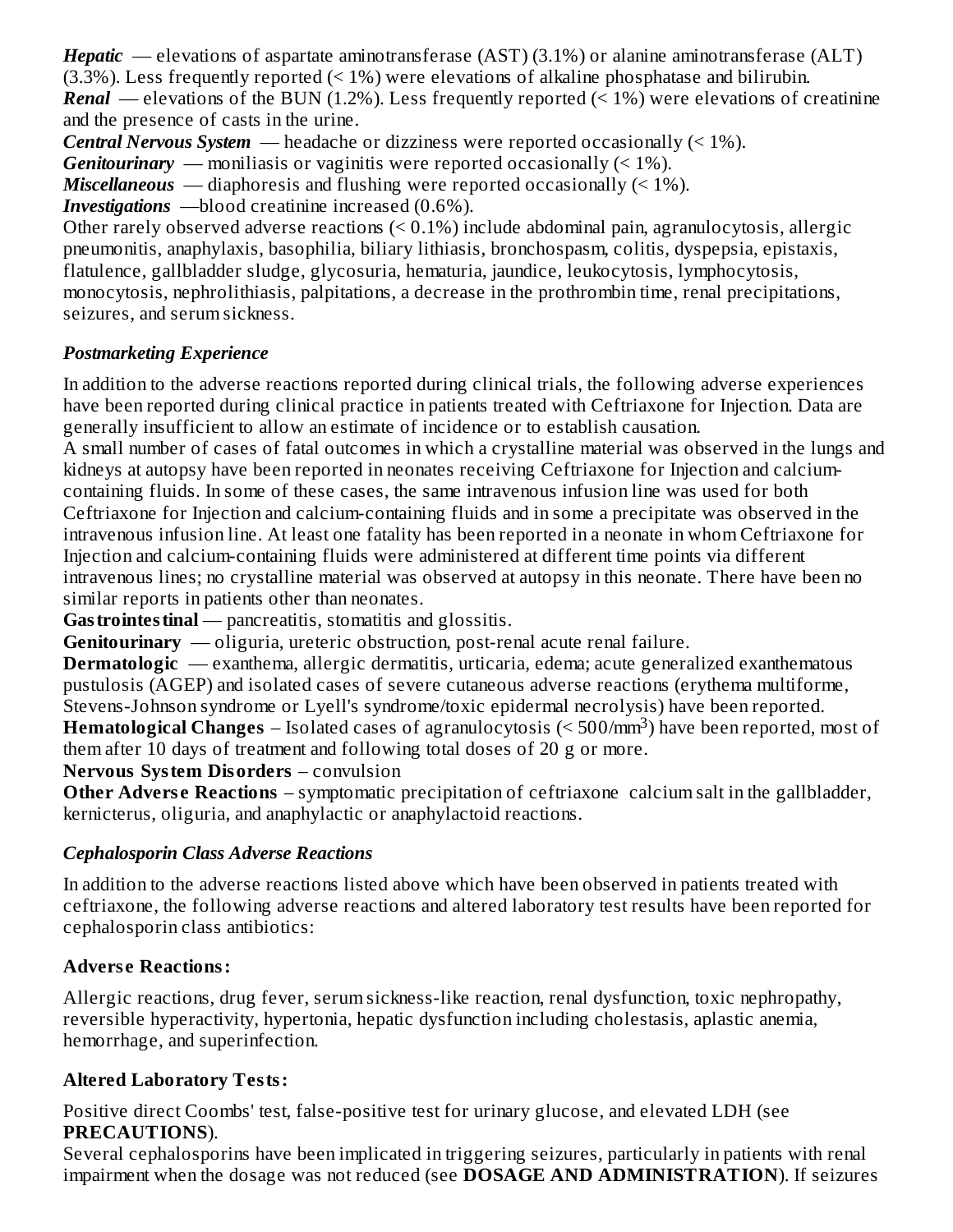associated with drug therapy occur, the drug should be discontinued. Anticonvulsant therapy can be given if clinically indicated.

# **To report SUSPECTED ADVERSE EVENTS, contact FDA at 1-800-FDA-1088 or www.fda.gov.**

# **OVERDOSAGE:**

In the case of overdosage, drug concentration would not be reduced by hemodialysis or peritoneal dialysis. There is no specific antidote. Treatment of overdosage should be symptomatic.

# **DOSAGE AND ADMINISTRATION:**

Ceftriaxone for Injection may be administered intravenously or intramuscularly.

Do not use diluents containing calcium, such as Ringer's solution or Hartmann's solution, to reconstitute Ceftriaxone for Injection vials or to further dilute a reconstituted vial for IV administration because a precipitate can form. Precipitation of ceftriaxone-calcium can also occur when Ceftriaxone for Injection is mixed with calcium-containing solutions in the same IV administration line. Ceftriaxone for Injection must not be administered simultaneously with calcium-containing IV solutions, including continuous calcium-containing infusions such as parenteral nutrition via a Y-site. However, in patients other than neonates, Ceftriaxone for Injection and calcium-containing solutions may be administered sequentially of one another if the infusion lines are thoroughly flushed between infusions with a compatible fluid (see **WARNINGS**).

There have been no reports of an interaction between ceftriaxone and oral calcium-containing products or interaction between intramuscular ceftriaxone and calcium-containing products (IV or oral).

#### *Neonates*

Hyperbilirubinemic neonates, especially prematures, should not be treated with Ceftriaxone for Injection. Ceftriaxone for Injection is contraindicated in premature neonates (see

#### **CONTRAINDICATIONS**).

Ceftriaxone for Injection is contraindicated in neonates  $(\leq 28 \text{ days})$  if they require (or are expected to require) treatment with calcium-containing IV solutions, including continuous calcium-containing infusions such as parenteral nutrition because of the risk of precipitation of ceftriaxone-calcium (see **CONTRAINDICATIONS**).

Intravenous doses should be given over 60 minutes in neonates to reduce the risk of bilirubin encephalopathy.

#### *Pediatric Patients*

For the treatment of skin and skin structure infections, the recommended total daily dose is 50 to 75 mg/kg given once a day (or in equally divided doses twice a day). The total daily dose should not exceed 2 grams.

For the treatment of acute bacterial otitis media, a single intramuscular dose of 50 mg/kg (not to exceed 1 gram) is recommended (see **INDICATIONS AND USAGE**).

For the treatment of serious miscellaneous infections other than meningitis, the recommended total daily dose is 50 to 75 mg/kg, given in divided doses every 12 hours. The total daily dose should not exceed 2 grams.

In the treatment of meningitis, it is recommended that the initial therapeutic dose be 100 mg/kg (not to exceed 4 grams). Thereafter, a total daily dose of 100 mg/kg/day (not to exceed 4 grams daily) is recommended. The

daily dose may be administered once a day (or in equally divided doses every 12 hours). The usual duration of therapy is 7 to 14 days.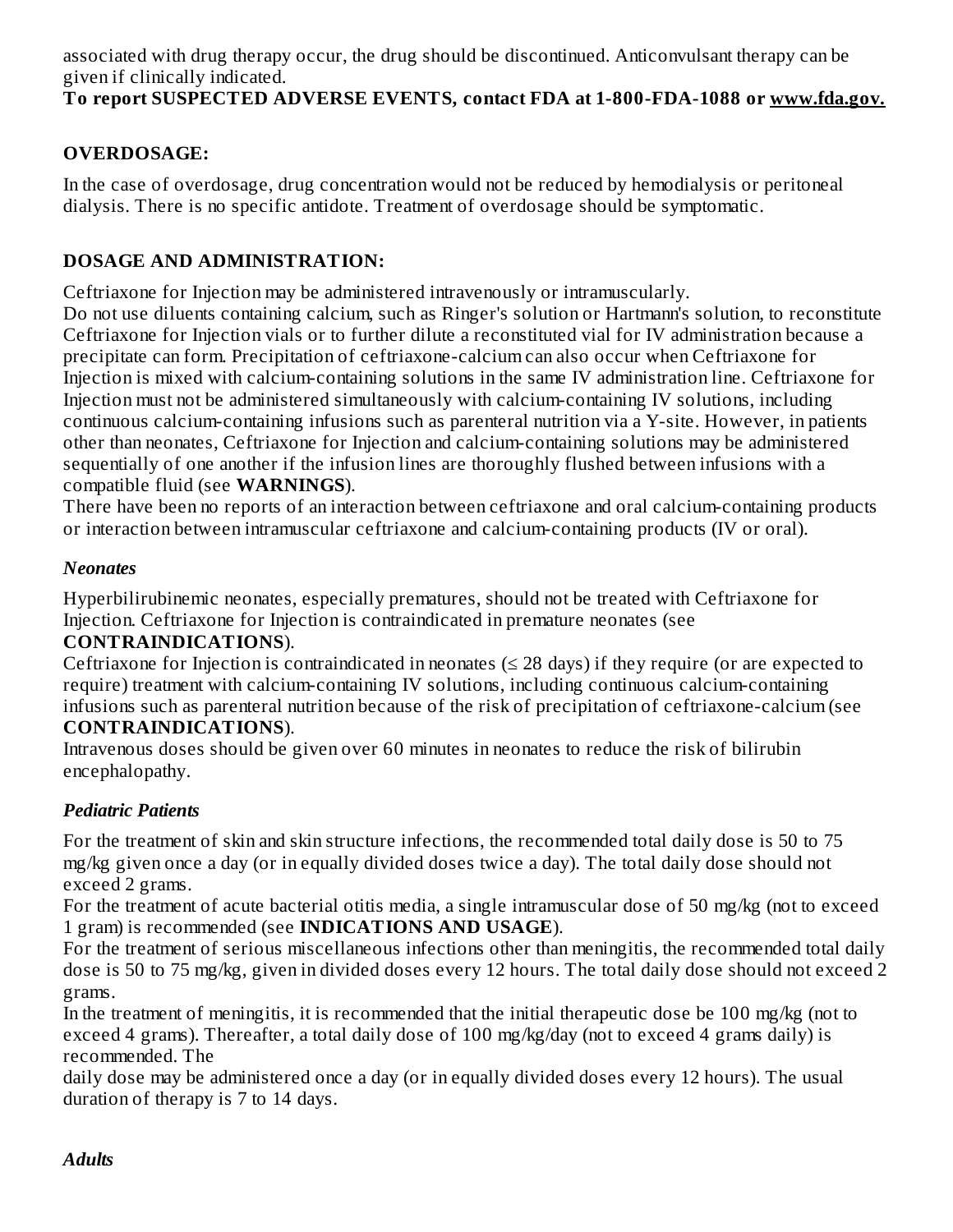The usual adult daily dose is 1 to 2 grams given once a day (or in equally divided doses twice a day) depending on the type and severity of infection. The total daily dose should not exceed 4 grams. If *Chlamydia trachomatis* is a suspected pathogen, appropriate antichlamydial coverage should be added, because ceftriaxone sodium has no activity against this organism.

For the treatment of uncomplicated gonococcal infections, a single intramuscular dose of 250 mg is recommended.

For preoperative use (surgical prophylaxis), a single dose of 1 gram administered intravenously 1/2 to 2 hours before surgery is recommended.

Generally, Ceftriaxone for Injection therapy should be continued for at least 2 days after the signs and symptoms of infection have disappeared. The usual duration of therapy is 4 to 14 days; in complicated infections, longer therapy may be required.

When treating infections caused by *Streptococcus pyogenes*, therapy should be continued for at least 10 days.

No dosage adjustment is necessary for patients with impairment of renal or hepatic function (see **PRECAUTIONS**).

The dosages recommended for adults require no modification in elderly patients, up to 2 g per day, provided there is no severe renal and hepatic impairment (see **PRECAUTIONS**).

# **DIRECTIONS FOR USE:**

#### *Intramuscular Administration*

Reconstitute Ceftriaxone for Injection powder with the appropriate diluent (see **COMPATIBILITY AND STABILITY**).

Inject diluent into vial, shake vial thoroughly to form solution. Withdraw entire contents of vial into syringe to equal total labeled dose.

After reconstitution, each 1 mL of solution contains approximately 250 mg or 350 mg equivalent of ceftriaxone according to the amount of diluent indicated below. If required, more dilute solutions could be utilized.

As with all intramuscular preparations, Ceftriaxone for Injection should be injected well within the body of a relatively large muscle; aspiration helps to avoid unintentional injection into a blood vessel.

| Vial Dosage Size | Amount of Diluent to be Added |             |  |  |  |
|------------------|-------------------------------|-------------|--|--|--|
|                  | $250$ mg/mL                   | $350$ mg/mL |  |  |  |
| $500$ mg         | $1.8$ mL                      | $1.0$ mL    |  |  |  |
|                  | $3.6$ mL                      | $2.1$ mL    |  |  |  |
|                  | $7.2 \text{ mL}$              | 4 2 mL      |  |  |  |

#### *Intravenous Administration*

Ceftriaxone for Injection should be administered intravenously by infusion over a period of 30 minutes, except in neonates where administration over 60 minutes is recommended to reduce the risk of bilirubin encephalopathy. Concentrations between 10 mg/mL and 40 mg/mL are recommended; however, lower concentrations may be used if desired. Reconstitute vials with an appropriate IV diluent (see **COMPATIBILITY AND STABILITY**).

|                  | Vial Dosage Size Amount of Diluent to be Added |
|------------------|------------------------------------------------|
| $500 \text{ mg}$ | $4.8$ mL                                       |
|                  | $9.6$ mL                                       |
|                  | $19.2 \text{ mL}$                              |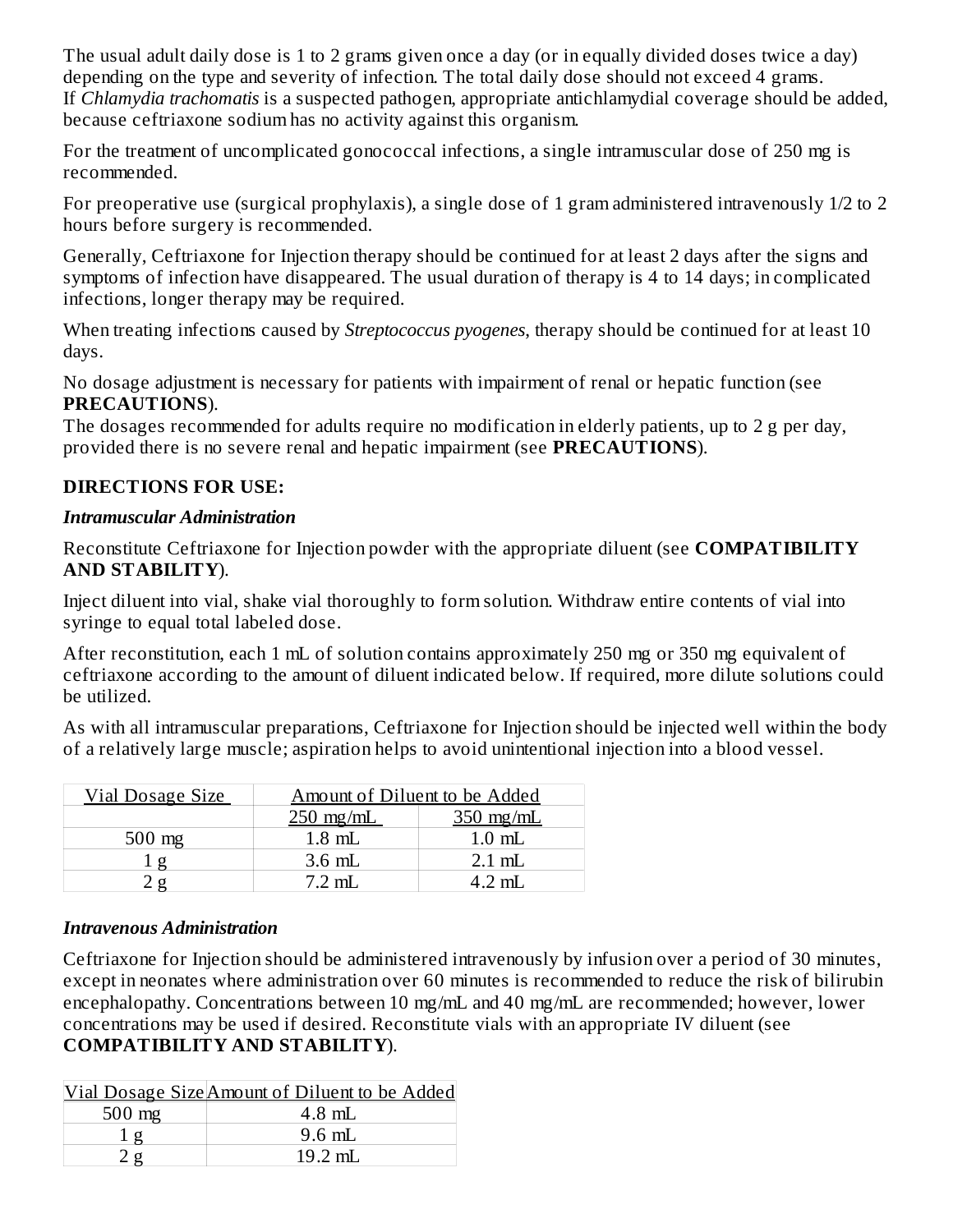After reconstitution, each 1 mL of solution contains approximately 100 mg equivalent of ceftriaxone. Withdraw entire contents and dilute to the desired concentration with the appropriate IV diluent.

# **COMPATIBILITY AND STABILITY:**

Do not use diluents containing calcium, such as Ringer's solution or Hartmann's solution, to reconstitute Ceftriaxone for Injection vials or to further dilute a reconstituted vial for IV administration. Particulate formation can result.

Ceftriaxone has been shown to be compatible with Flagyl $^{\circledR}$  IV (metronidazole hydrochloride). The concentration should not exceed 5 to 7.5 mg/mL metronidazole hydrochloride with ceftriaxone 10 mg/mL as an admixture. The admixture is stable for 24 hours at room temperature only in 0.9% sodium chloride injection or 5% dextrose in water (D5W). No compatibility studies have been conducted with the Flagyl $^{\circledR}$  IV RTU $^{\circledR}$  (metronidazole) formulation or using other diluents. Metronidazole at concentrations greater than 8 mg/mL will precipitate. Do not refrigerate the admixture as precipitation will occur.

Vancomycin, amsacrine, aminoglycosides, and fluconazole are incompatible with ceftriaxone in admixtures. When any of these drugs are to be administered concomitantly with ceftriaxone by intermittent intravenous infusion, it is recommended that they be given sequentially, with thorough flushing of the intravenous lines (with one of the compatible fluids) between the administrations. Ceftriaxone for Injection solutions should *not* be physically mixed with or piggybacked into solutions containing other antimicrobial drugs or into diluent solutions other than those listed above, due to possible incompatibility (see **WARNINGS**).

Ceftriaxone for Injection sterile powder should be stored at 20° to 25°C (68° to 77°F) [See USP Controlled Room Temperature] and protected from light. After reconstitution, protection from normal light is not necessary. The color of solutions ranges from light yellow to amber, depending on the length of storage, concentration and diluent used.

Ceftriaxone for Injection *intramuscular* solutions remain stable (loss of potency less than 10%) for the following time periods:

|                                | Concentration | Storage                |                |
|--------------------------------|---------------|------------------------|----------------|
|                                | mg/mL         | Room Temp.Refrigerated |                |
| Diluent                        |               | $(25^{\circ}C)$        | $(4^{\circ}C)$ |
| Sterile Water for Injection    | 100           | 2 days                 | 10 days        |
|                                | 250, 350      | 24 hours               | 3 days         |
|                                | 100           | 2 days                 | 10 days        |
| 0.9% Sodium Chloride Solution  | 250, 350      | 24 hours               | 3 days         |
|                                | 100           | 2 days                 | 10 days        |
| 5% Dextrose Solution           | 250, 350      | 24 hours               | 3 days         |
| Bacteriostatic Water +         | 100           | 24 hours               | 10 days        |
| 0.9% Benzyl Alcohol            | 250, 350      | 24 hours               | 3 days         |
| 1% Lidocaine Solution (without | 100           | 24 hours               | 10 days        |
| epinephrine)                   | 250, 350      | 24 hours               | 3 days         |

Ceftriaxone for Injection *intravenous* solutions, at concentrations of 10, 20 and 40 mg/mL, remain stable (loss of potency less than 10%) for the following time periods stored in glass or PVC containers:

|                               |                 | Storage        |
|-------------------------------|-----------------|----------------|
| Diluent                       | Room            | Refrigerated   |
|                               | Temp.           | $(4^{\circ}C)$ |
|                               | $(25^{\circ}C)$ |                |
| Sterile Water                 | 2 days          | 10 days        |
| 0.9% Sodium Chloride Solution | 2 days          | 10 days        |
| 5% Dextrose Solution          | 2 days          | 10 days        |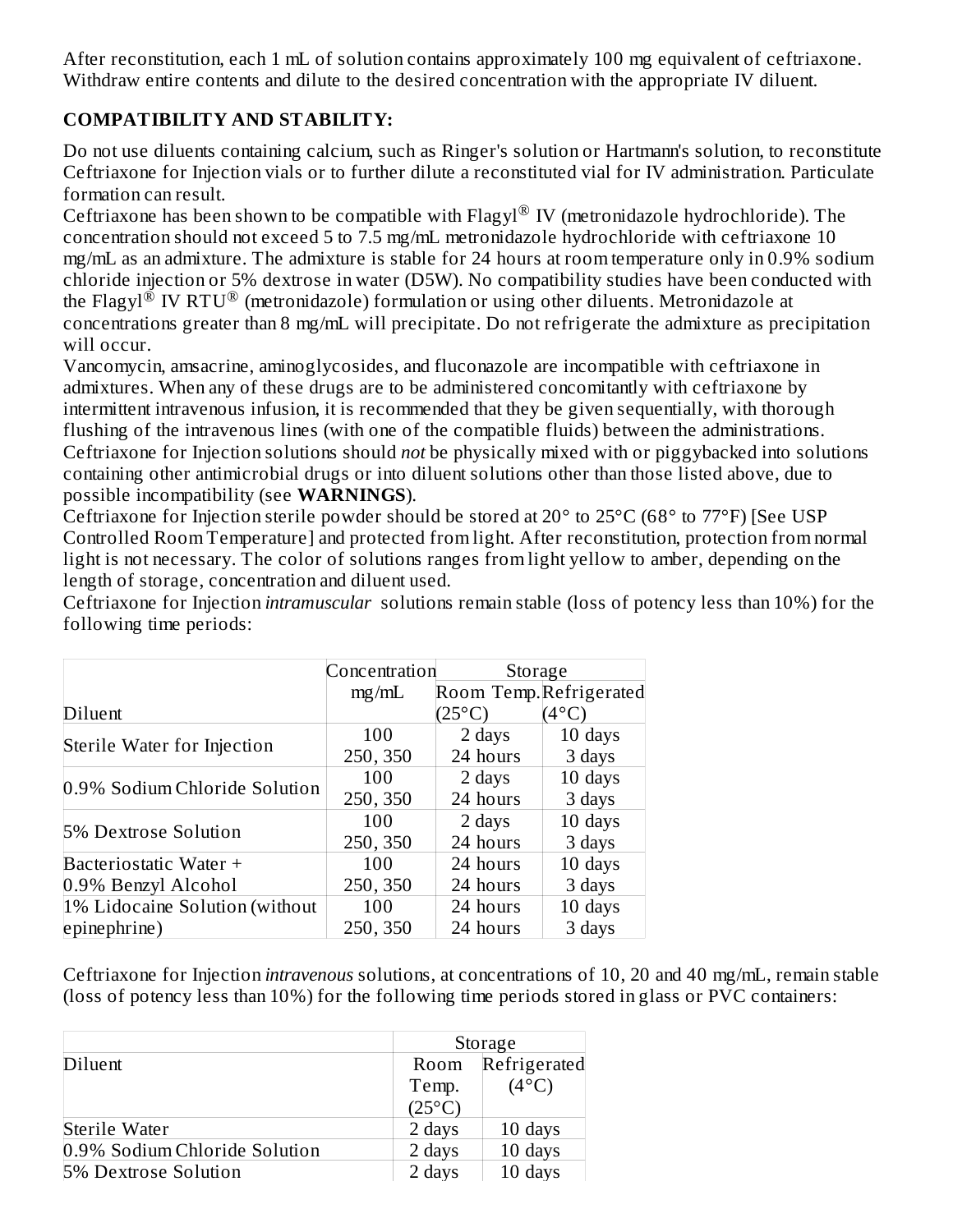| 10% Dextrose Solution                  | 2 days | 10 days      |
|----------------------------------------|--------|--------------|
| 5% Dextrose + 0.9% Sodium Chloride     | 2 days | incompatible |
| Solution*                              |        |              |
| $5\%$ Dextrose + 0.45% Sodium Chloride | 2 days | incompatible |
| Solution                               |        |              |

\*Data available for 10 to 40 mg/mL concentrations in this diluent in PVC containers only.

The following *intravenous* Ceftriaxone for Injection solutions are stable at room temperature (25 °C) for 24 hours, at concentrations between 10 mg/mL and 40 mg/mL: Sodium Lactate (PVC container), 10% Invert Sugar (glass container), 5% Sodium Bicarbonate (glass container), Freamine III (glass container), Normosol-M in 5% Dextrose (glass and PVC containers), Ionosol-B in 5% Dextrose (glass container), 5% Mannitol (glass container), 10% Mannitol (glass container).

After the indicated stability time periods, unused portions of solutions should be discarded. NOTE: Parenteral drug products should be inspected visually for particulate matter before administration.

Ceftriaxone for Injection reconstituted with 5% Dextrose or 0.9% Sodium Chloride solution at concentrations between 10 mg/mL and 40 mg/mL, and then stored in frozen state (-20°C) in PVC or polyolefin containers, remains stable for 26 weeks.

Frozen solutions of Ceftriaxone for Injection should be thawed at room temperature before use. After thawing, unused portions should be discarded. **DO NOT REFREEZE**.

# **ANIMAL PHARMACOLOGY:**

Concretions consisting of the precipitated calcium salt of ceftriaxone have been found in the gallbladder bile of dogs and baboons treated with ceftriaxone.

These appeared as a gritty sediment in dogs that received 100 mg/kg/day for 4 weeks. A similar phenomenon has been observed in baboons but only after a protracted dosing period (6 months) at higher dose levels (335 mg/kg/day or more). The likelihood of this occurrence in humans is considered to be low, since ceftriaxone has a greater plasma half-life in humans, the calcium salt of ceftriaxone is more soluble in human gallbladder bile and the calcium content of human gallbladder bile is relatively low.

# **HOW SUPPLIED:**

Ceftriaxone for Injection, USP is supplied as a sterile crystalline powder in glass vials. The following packages are available:

| Product No. | NDC No.      | <b>Strength</b>  |                      |
|-------------|--------------|------------------|----------------------|
| 304510      | 63323-345-10 | 500 mg per vial  | 25 vials per carton. |
| 304610      | 63323-346-10 | 1 gram per vial  | 25 vials per carton. |
| 304720      | 63323-347-20 | 2 grams per vial | 10 vials per carton. |

NOTE: Ceftriaxone for Injection, USP sterile powder should be stored at 20° to 25°C (68° to 77°F) [see USP Controlled Room Temperature], and protected from light.

The container closure is not made with natural rubber latex.

# **CLINICAL STUDIES:**

#### *Clinical Trials in Pediatric Patients With Acute Bacterial Otitis Media*

In two adequate and well-controlled U.S. clinical trials a single IM dose of ceftriaxone was compared with a 10 day course of oral antibiotic in pediatric patients between the ages of 3 months and 6 years. The clinical cure rates and statistical outcome appear in the table below: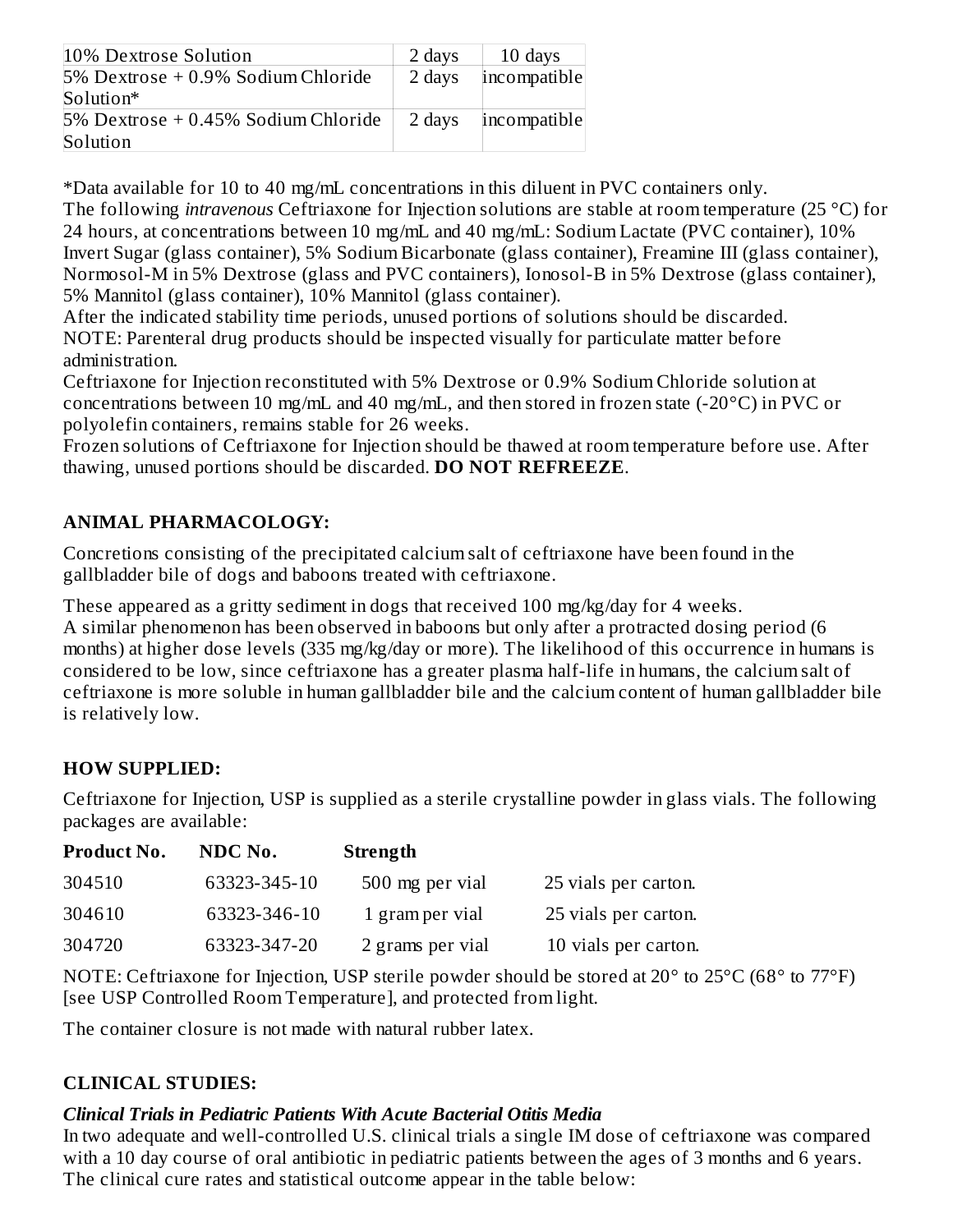#### The clinical cure rates and statistical outcome appear in the table below:  $\frac{1}{\sqrt{2}}$ **Table 5. Clinical Efficacy in Pediatric Patients with Acute Bacterial Otitis Media Clinical Efficacy in Evaluable Population**

| Study             |             | Ceftriaxone Comparator $-10$ Days | 95%           | Statistical      |
|-------------------|-------------|-----------------------------------|---------------|------------------|
| Day               | Single Dose | of Oral Therapy                   | Confidence    | Outcome          |
|                   |             |                                   | Interval      |                  |
| Study 1           |             | amoxicillin/clavulanate           |               |                  |
| $- U.S.$          |             |                                   |               |                  |
| 14                | 74%         | 82% (247/302)                     | $(-14.4\%, -$ | Ceftriaxone is   |
|                   | (220/296)   |                                   | $0.5\%)$      | lower than       |
| 28                | 58%         | 67% (200/297)                     | $(-17.5\%,-$  | control at study |
|                   | (167/288)   |                                   | 1.2%          | day              |
|                   |             |                                   |               | 14 and 28.       |
| Study 2           |             | TMP-SMZ                           |               |                  |
| U.S. <sup>1</sup> |             |                                   |               |                  |
| 14                | 54%         | 60% (124/206)                     | $(-16.4\%,$   | Ceftriaxone is   |
|                   | (113/210)   |                                   | $3.6\%$ )     | equivalent to    |
| 28                | 35%         | 45% (93/205)                      | $(-19.9\%,$   | control at       |
|                   | (73/206)    |                                   | $0.0\%$       | study day 14 and |
|                   |             |                                   |               | 28.              |

An open-label bacteriologic study of ceftriaxone without a comparator enrolled 108 pediatric patients, 79 of whom had positive baseline cultures for one or more of the common pathogens. The results of this study are tabulated as follows:

Week 2 and 4 Bacteriologic Eradication Rates in the Per Protocol Analysis in the Roche Bacteriologic Study by pathogen:

|  |  | Table 6. Bacteriologic Eradication Rates by Pathogen |
|--|--|------------------------------------------------------|

|                             | <b>Study Day</b><br>$13 - 15$ |                   | <b>Study Day</b><br>$30+2$ |                  |  |
|-----------------------------|-------------------------------|-------------------|----------------------------|------------------|--|
| Organism                    | No.<br>Analyzed               | No. Erad.<br>(% ) | No.<br>Analyzed            | No. Erad.<br>(%) |  |
| Streptococcus<br>pneumoniae | 38                            | 32(84)            | 35                         | 25(71)           |  |
| Haemophilus influenzae      | 33                            | 28(85)            | 31                         | 22(71)           |  |
| Moraxella catarrhalis       | 15                            | 12(80)            | 15                         | 9(60)            |  |

#### **REFERENCES:**

1. Barnett ED, Teele DW, Klein JO, et al. *Comparison of Ceftriaxone and Trimethoprim-Sulfamethoxazole for Acute Otitis Media.* Pediatrics. Vol. 99, No. 1, January 1997. Manufactured for: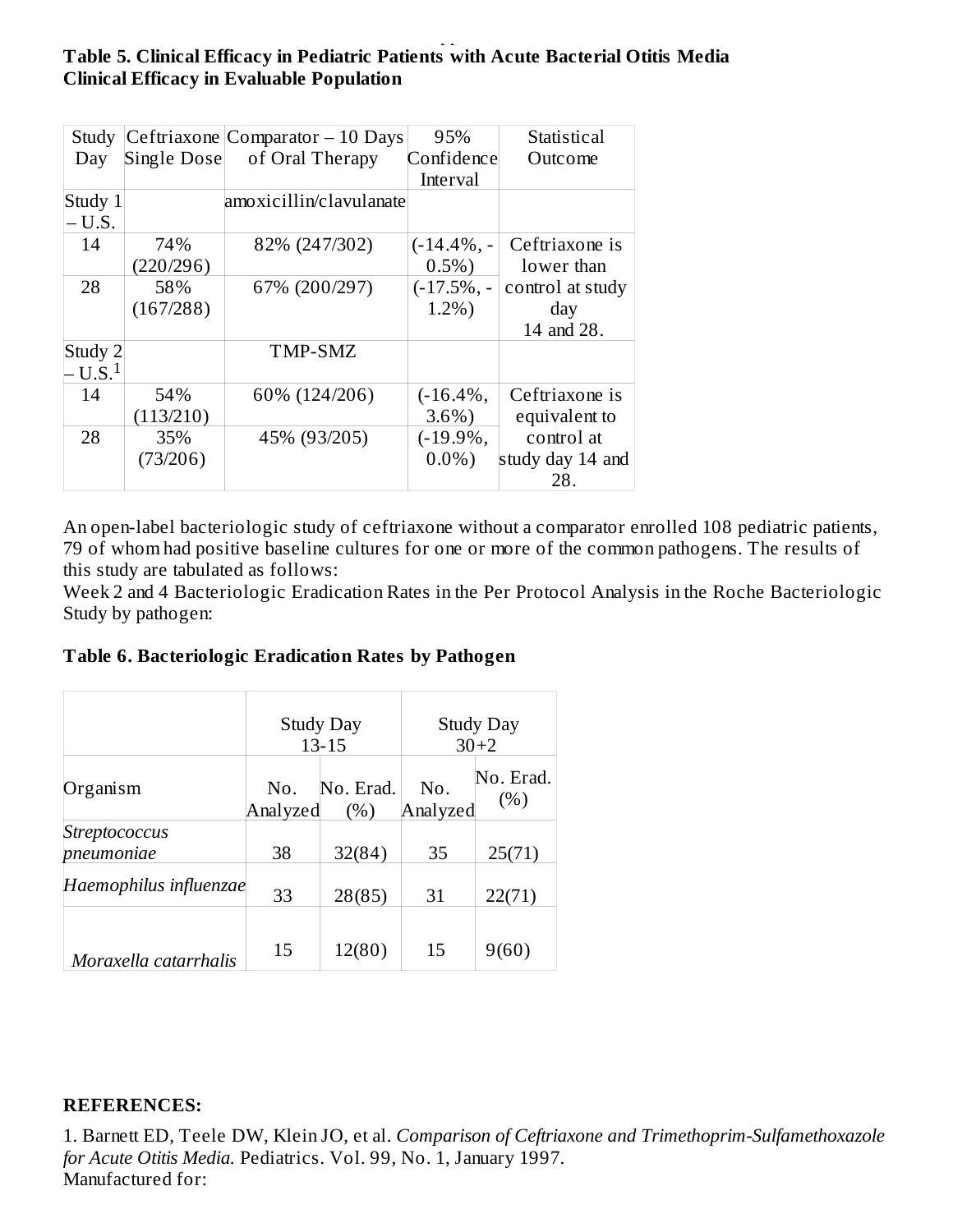

Lake Zurich, IL 60047 Made in Italy www.fresenius-kabi.com/us 451185E Revised: April 2019

# **PACKAGE LABEL - PRINCIPAL DISPLAY - Ceftriaxone 1 gram Vial Label**

NDC 63323-346-10 304610 **CEFTRIAXONE** *FOR INJECTION, USP*

**1 gram For I.M. or I.V. Us e** Rx only Single Dose Vial



#### **PACKAGE LABEL - PRINCIPAL DISPLAY - Ceftriaxone 1 gram Carton** NDC 63323-346-10 304610 **CEFTRIAXONE** *FOR INJECTION, USP* **1 gram For Intravenous or Intramus cular Us e** Rx only **25 Single Dos e Vials**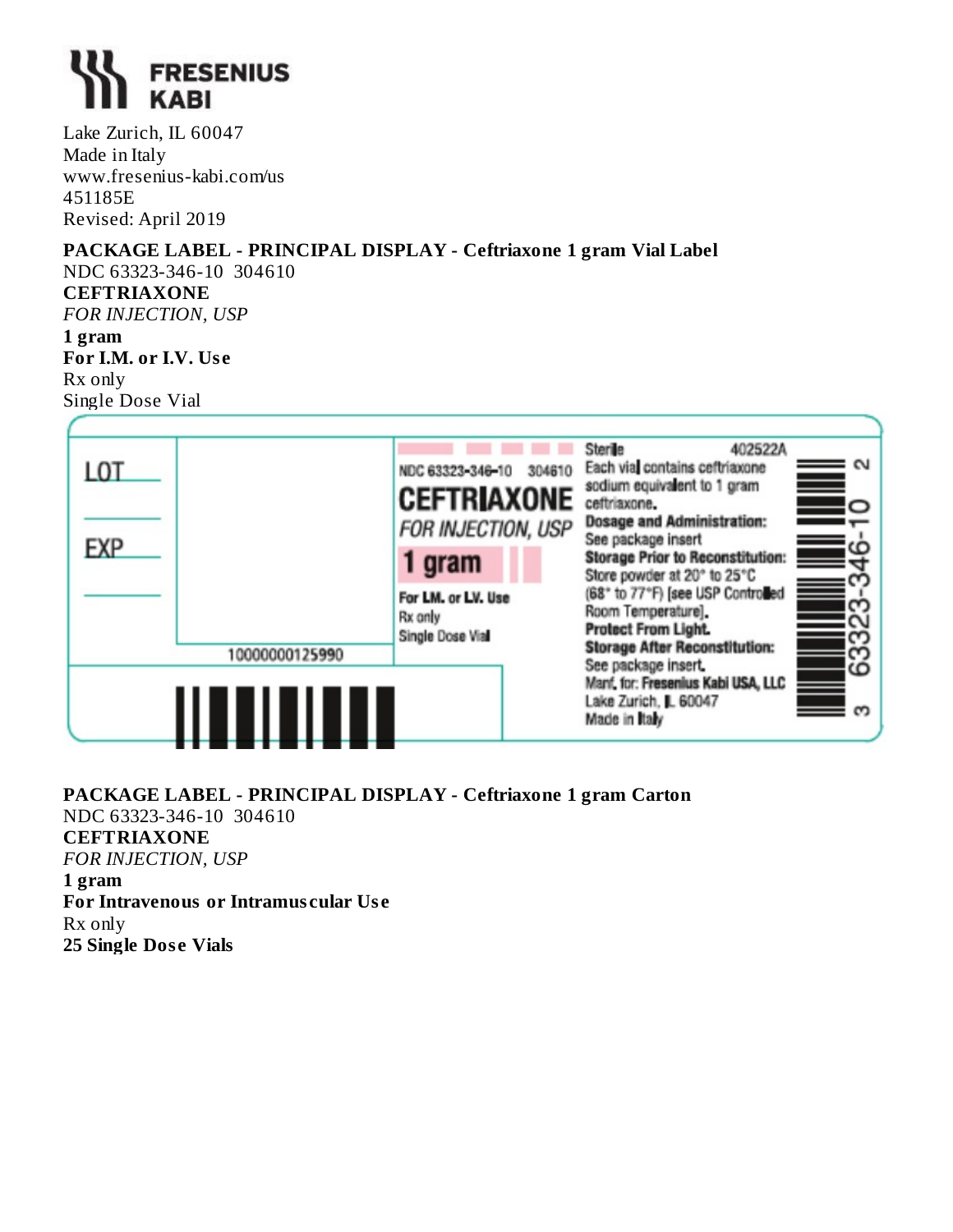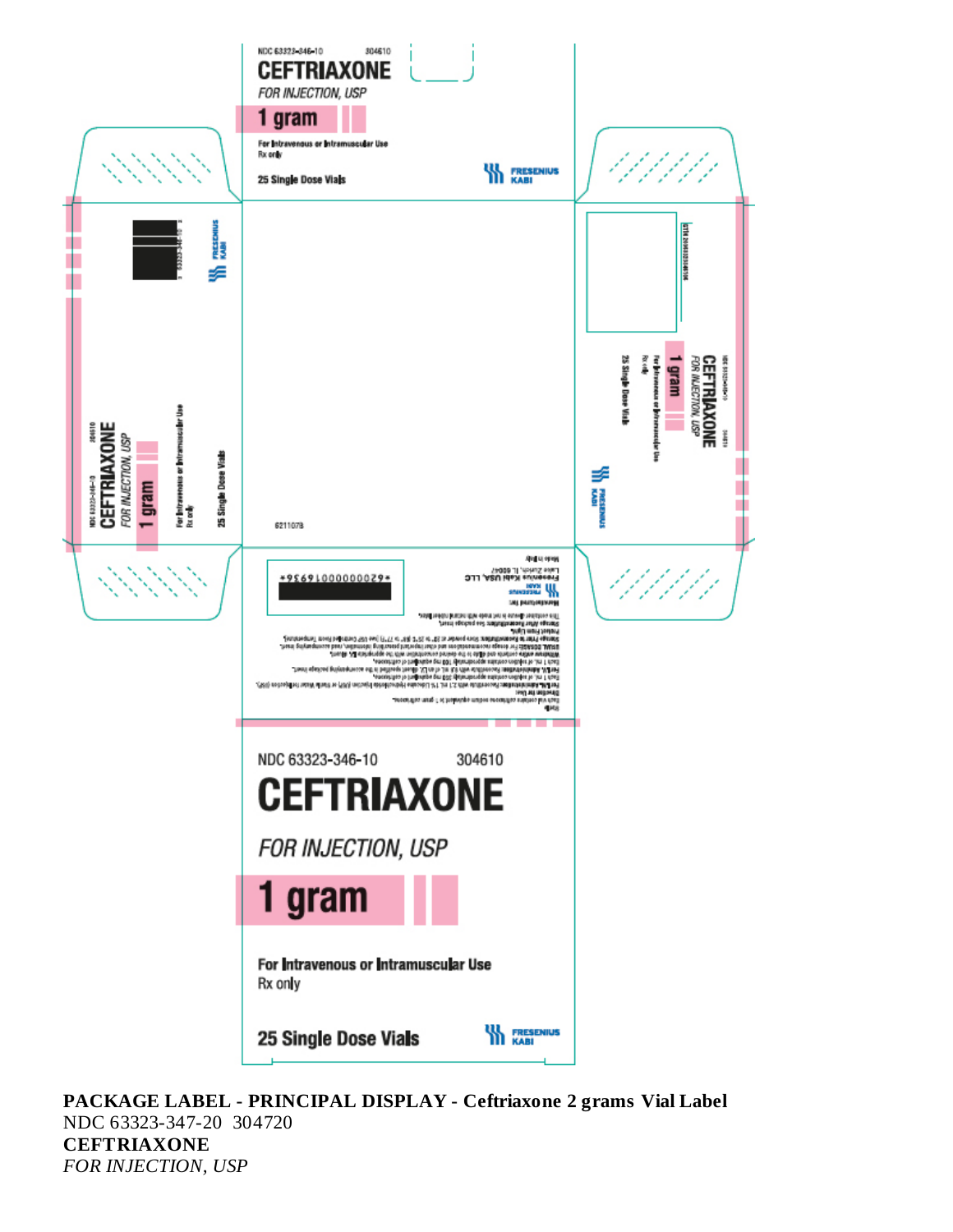**2 grams For I.M. or I.V. Us e** Rx only Single Dose Vial

10 Single Dose Vials

![](_page_18_Picture_1.jpeg)

**PACKAGE LABEL - PRINCIPAL DISPLAY - Ceftriaxone 2 grams Carton** NDC 63323-347-20 304720 **CEFTRIAXONE** *FOR INJECTION, USP* **2 grams For Intravenous or Intramus cular Us e** Rx only **10 Single Dos e Vials** NDC 63323-347-20 304720 **CEFTRIAXONE FOR INJECTION, USP** 2 grams For Intravenous or Intramuscular Use Rx only **FRESENIUS** 

**PACKAGE LABEL - PRINCIPAL DISPLAY - Ceftriaxone 500 mg Vial Label** NDC 63323-345-10 304510 **CEFTRIAXONE** *FOR INJECTION, USP* **500 mg**

**KABI**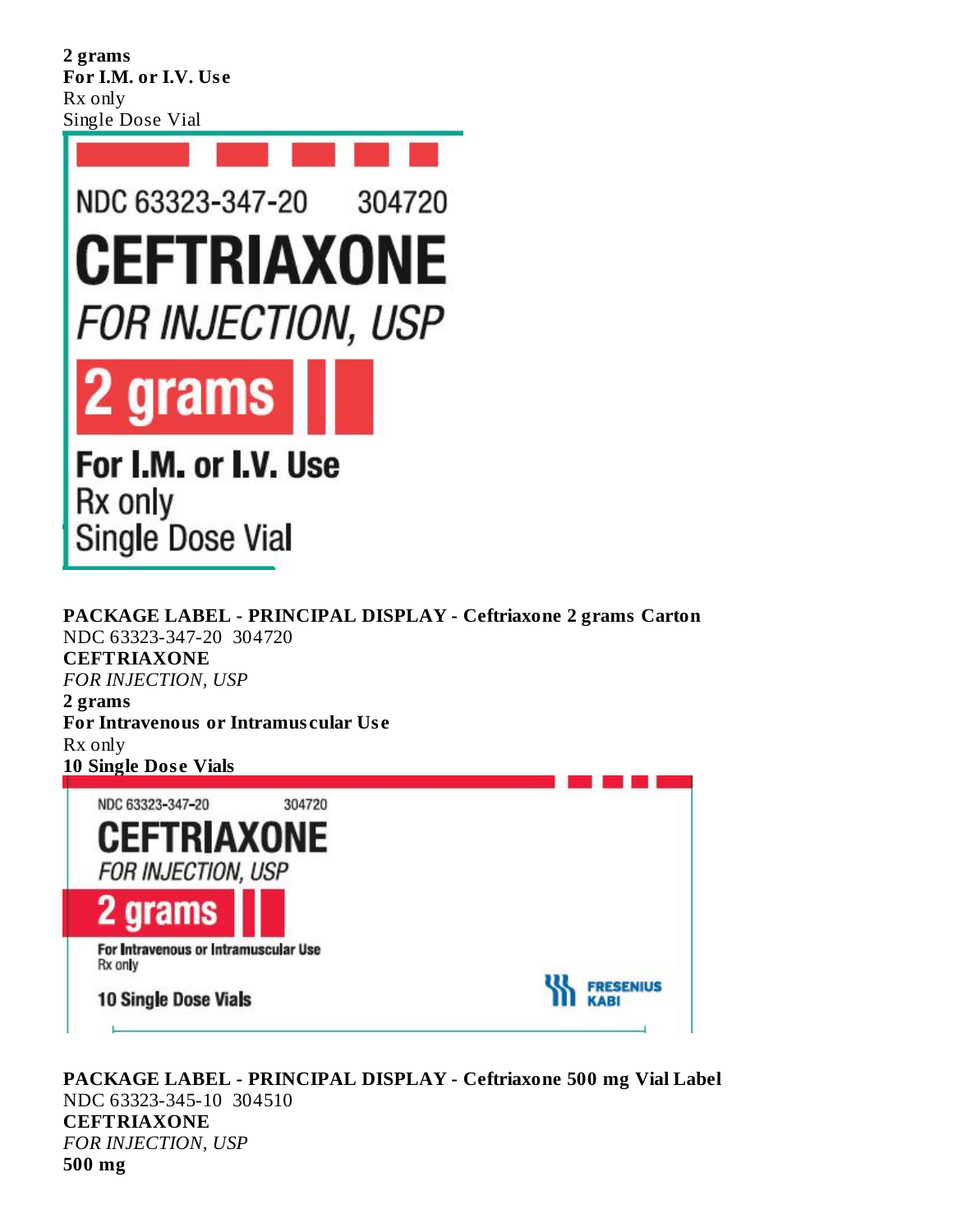**For I.M. or I.V. Us e** Rx only Single Dose Vial

![](_page_19_Picture_1.jpeg)

For I.M. or I.V. Use Rx only Single Dose Vial

**PACKAGE LABEL - PRINCIPAL DISPLAY - Ceftriaxone 500 mg Carton** NDC 63323-345-10 304510 **CEFTRIAXONE** *FOR INJECTION, USP* **500 mg For Intravenous or Intramus cular Us e** Rx only **25 Single Dos e Vials**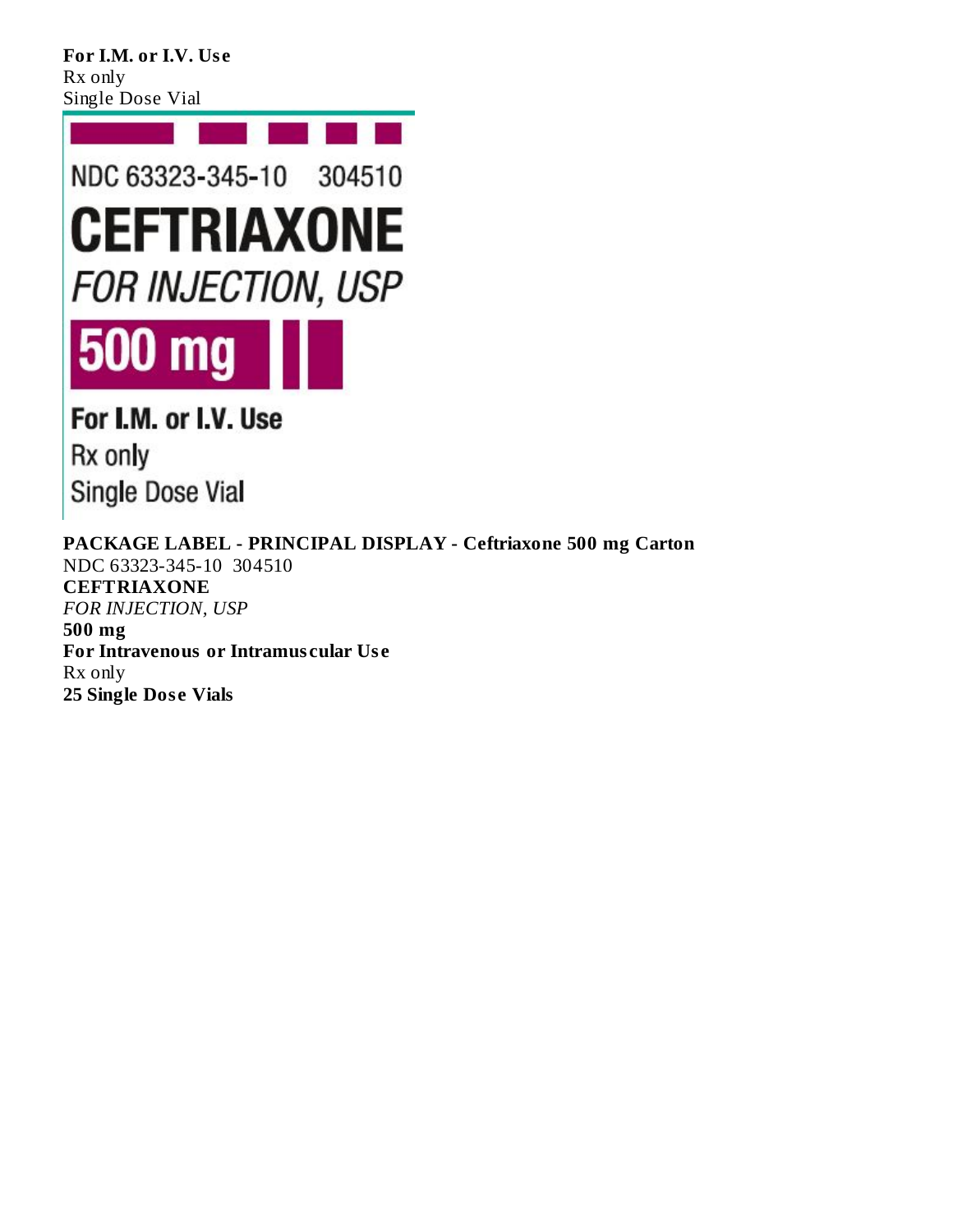![](_page_20_Picture_0.jpeg)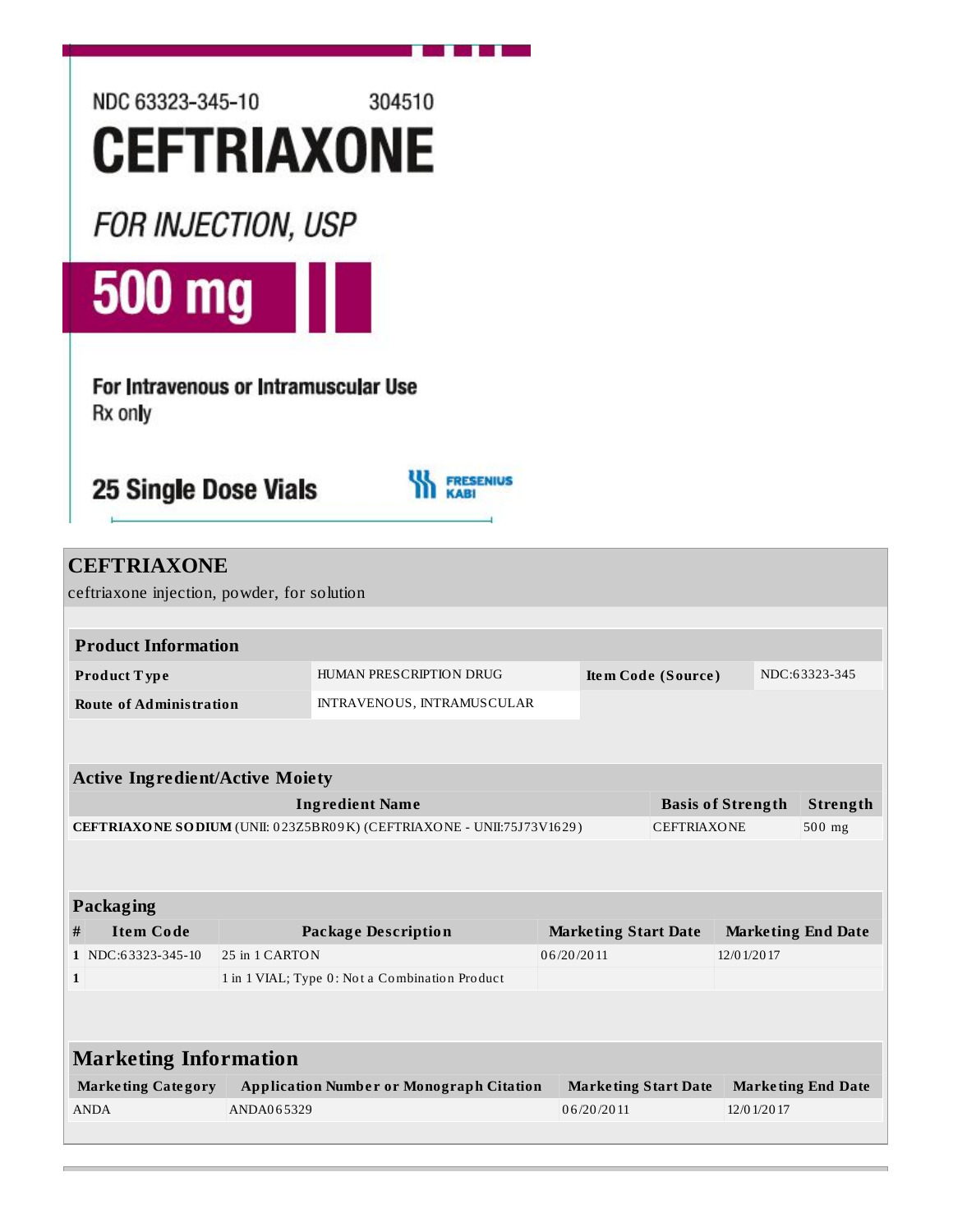| <b>CEFTRIAXONE</b>                          |                                                                                                 |            |                             |                                                                  |                           |
|---------------------------------------------|-------------------------------------------------------------------------------------------------|------------|-----------------------------|------------------------------------------------------------------|---------------------------|
| ceftriaxone injection, powder, for solution |                                                                                                 |            |                             |                                                                  |                           |
|                                             |                                                                                                 |            |                             |                                                                  |                           |
| <b>Product Information</b>                  |                                                                                                 |            |                             |                                                                  |                           |
| Product Type                                | HUMAN PRESCRIPTION DRUG                                                                         |            | Item Code (Source)          |                                                                  | NDC:63323-346             |
| <b>Route of Administration</b>              | INTRAVENOUS, INTRAMUSCULAR                                                                      |            |                             |                                                                  |                           |
|                                             |                                                                                                 |            |                             |                                                                  |                           |
|                                             |                                                                                                 |            |                             |                                                                  |                           |
| <b>Active Ingredient/Active Moiety</b>      |                                                                                                 |            |                             |                                                                  |                           |
|                                             | <b>Ingredient Name</b>                                                                          |            |                             | <b>Basis of Strength</b>                                         | Strength                  |
|                                             | CEFTRIAXONE SODIUM (UNII: 023Z5BR09K) (CEFTRIAXONE - UNII:75J73V1629)                           |            | <b>CEFTRIAXONE</b>          |                                                                  | 1 <sub>g</sub>            |
|                                             |                                                                                                 |            |                             |                                                                  |                           |
|                                             |                                                                                                 |            |                             |                                                                  |                           |
| Packaging                                   |                                                                                                 |            |                             |                                                                  |                           |
| <b>Item Code</b><br>#                       | <b>Package Description</b>                                                                      |            | <b>Marketing Start Date</b> | <b>Marketing End Date</b>                                        |                           |
| 1 NDC:63323-346-10                          | 25 in 1 CARTON                                                                                  | 06/20/2011 |                             |                                                                  |                           |
| $\mathbf{1}$                                | 1 in 1 VIAL; Type 0: Not a Combination Product                                                  |            |                             |                                                                  |                           |
|                                             |                                                                                                 |            |                             |                                                                  |                           |
|                                             |                                                                                                 |            |                             |                                                                  |                           |
| <b>Marketing Information</b>                |                                                                                                 |            |                             |                                                                  |                           |
| <b>Marketing Category</b>                   | <b>Application Number or Monograph Citation</b>                                                 |            | <b>Marketing Start Date</b> |                                                                  | <b>Marketing End Date</b> |
| <b>ANDA</b>                                 | ANDA065329                                                                                      |            | 06/20/2011                  |                                                                  |                           |
|                                             |                                                                                                 |            |                             |                                                                  |                           |
|                                             |                                                                                                 |            |                             |                                                                  |                           |
| <b>CEFTRIAXONE</b>                          |                                                                                                 |            |                             |                                                                  |                           |
| ceftriaxone injection, powder, for solution |                                                                                                 |            |                             |                                                                  |                           |
| <b>Product Information</b>                  |                                                                                                 |            |                             |                                                                  |                           |
|                                             |                                                                                                 |            |                             |                                                                  |                           |
| Product Type                                | HUMAN PRESCRIPTION DRUG                                                                         |            | Item Code (Source)          |                                                                  | NDC:63323-347             |
| <b>Route of Administration</b>              | INTRAVENOUS, INTRAMUSCULAR                                                                      |            |                             |                                                                  |                           |
|                                             |                                                                                                 |            |                             |                                                                  |                           |
|                                             |                                                                                                 |            |                             |                                                                  |                           |
| <b>Active Ingredient/Active Moiety</b>      |                                                                                                 |            |                             |                                                                  |                           |
|                                             | <b>Ingredient Name</b><br>CEFTRIAXONE SODIUM (UNII: 023Z5BR09K) (CEFTRIAXONE - UNII:75J73V1629) |            |                             | <b>Basis of Strength</b><br>Strength<br><b>CEFTRIAXONE</b><br>2g |                           |
|                                             |                                                                                                 |            |                             |                                                                  |                           |
|                                             |                                                                                                 |            |                             |                                                                  |                           |
| Packaging                                   |                                                                                                 |            |                             |                                                                  |                           |
| <b>Item Code</b><br>#                       | <b>Package Description</b>                                                                      |            |                             |                                                                  |                           |
| 1 NDC:63323-347-20                          | 10 in 1 CARTON                                                                                  | 06/20/2011 | <b>Marketing Start Date</b> | <b>Marketing End Date</b><br>05/27/2020                          |                           |
| $\mathbf{1}$                                | 1 in 1 VIAL; Type 0: Not a Combination Product                                                  |            |                             |                                                                  |                           |
|                                             |                                                                                                 |            |                             |                                                                  |                           |
|                                             |                                                                                                 |            |                             |                                                                  |                           |
| <b>Marketing Information</b>                |                                                                                                 |            |                             |                                                                  |                           |
|                                             |                                                                                                 |            |                             |                                                                  |                           |